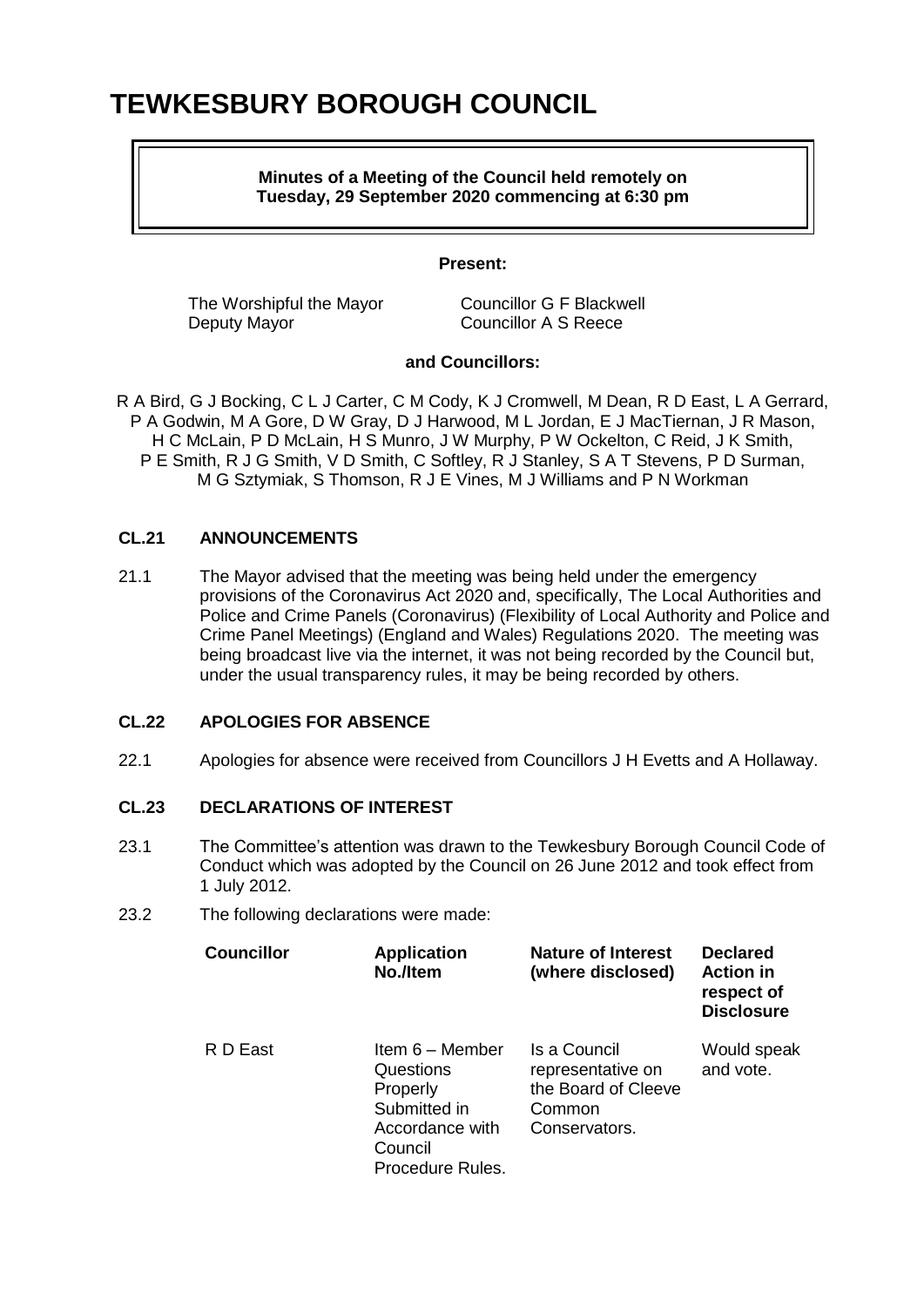| C Reid             | Item 10d - Notice<br>of Motion –<br>Invitation to<br>Gloucestershire<br><b>Hospital NHS</b><br><b>Foundation Trust</b><br>to Present its<br>Latest Proposals<br>for Cheltenham<br>A&E. | Is an employee of<br>the NHS but her<br>position was not<br>affected by the<br>decision on the<br>Motion.    | Would speak<br>and vote.                                                                                     |
|--------------------|----------------------------------------------------------------------------------------------------------------------------------------------------------------------------------------|--------------------------------------------------------------------------------------------------------------|--------------------------------------------------------------------------------------------------------------|
| C Softley          | Item 7a - Council<br><b>Tax Reduction</b><br>Scheme and<br>Council Tax<br><b>Discounts</b><br>2021/22.                                                                                 | Declaration made in<br>accordance with<br>Section 106 of the<br><b>Local Government</b><br>Finance Act 1992. | Would not<br>speak or vote<br>and would<br>leave the<br>meeting for<br>the<br>consideration<br>of this item. |
| <b>SAT Stevens</b> | Item 7a - Council<br><b>Tax Reduction</b><br>Scheme and<br>Council Tax<br><b>Discounts</b><br>2021/22.                                                                                 | Declaration made in<br>accordance with<br>Section 106 of the<br><b>Local Government</b><br>Finance Act 1992. | Would not<br>speak or vote<br>and would<br>leave the<br>meeting for<br>the<br>consideration<br>of this item. |

23.3 There were no further declarations made on this occasion.

# **CL.24 MINUTES**

24.1 The Minutes of the meeting held on 28 July 2020, copies of which had been circulated, were approved as a correct record subject to an amendment to the attendance to include a number of Members who were missing.

# **CL.25 ITEMS FROM MEMBERS OF THE PUBLIC**

25.1 There were no items from members of the public.

## **CL.26 MEMBER QUESTIONS PROPERLY SUBMITTED IN ACCORDANCE WITH COUNCIL PROCEDURE RULES**

26.1 The following questions had been received from Councillor Stanley to the Lead Member for Built Environment. The answers were given by the Lead Member for Built Environment, Councillor Gore, but were taken as read without discussion.

## Update on the primary schools

On 26 January 2020 Council resolved that:

1. the Council confirms its continued support for the provision of adequate school places across Tewkesbury Borough, noting the County Council's own policy that any such primary schools should be within walking distance of most of the new developments.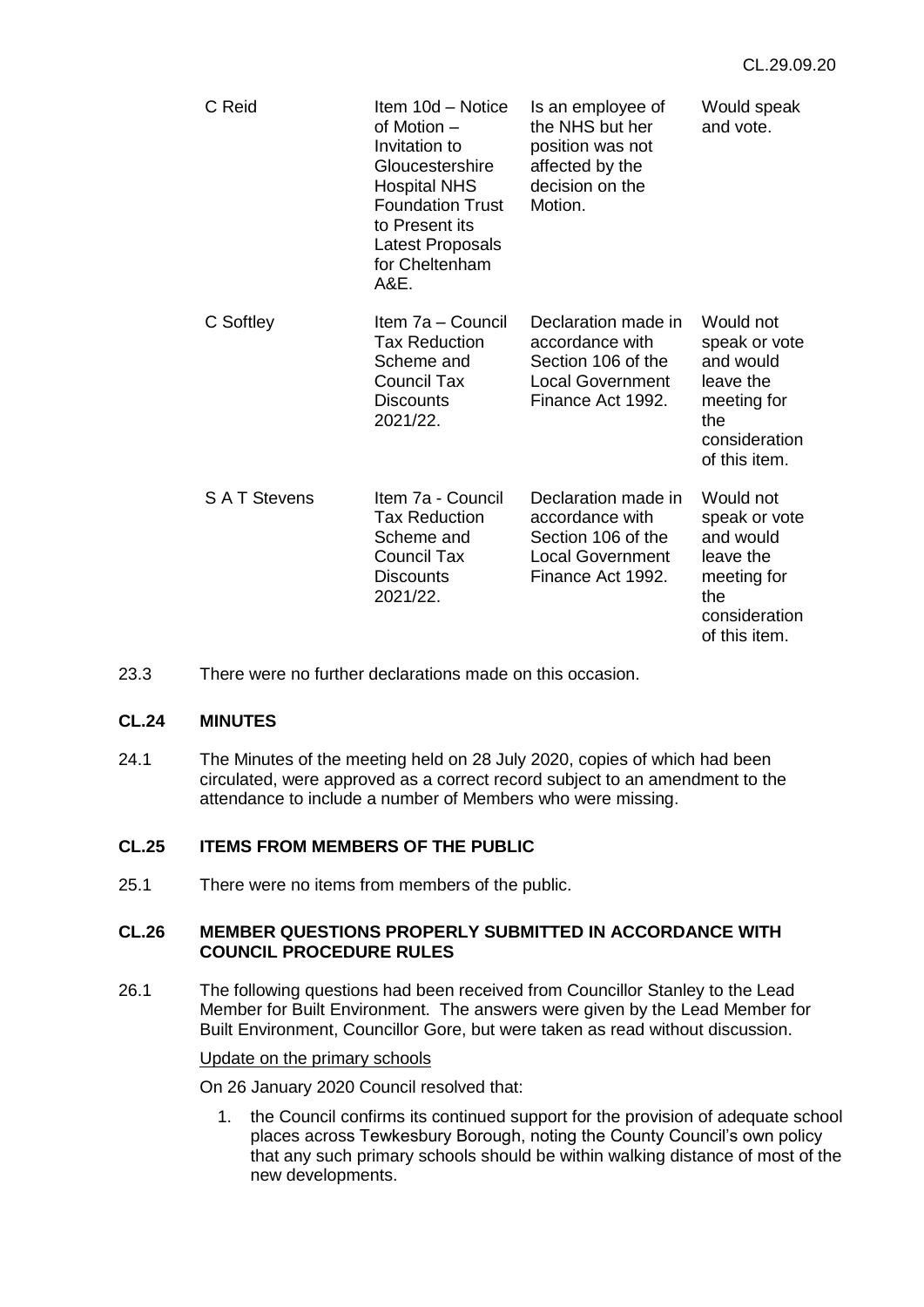2. the Council works with the County Council, and any other interested party, to find a solution that works for everyone.

## Question 1:

What is the latest update from Gloucestershire County Council on the school for the north of Bishop's Cleeve?

Answer 1:

The County Council has advised that work is still ongoing in relation to identifying a location and land for the new school.

#### Section 106 Infrastructure

Tewkesbury Borough has seen substantial housing growth over recent years with further large development expected in the future. Developer Section 106 commitments are an essential part of ensuring that the local infrastructure needs of our residents are met and where these commitments are overdue, it is the Borough which is responsible for enforcement.

As a ward Councillor, I have been seeking details of all Section 106 Agreements in Bishop's Cleeve where commitment trigger points have passed, and the agreements are outstanding.

Question 1:

What Section 106 Agreements are outstanding in Bishop's Cleeve?

Answer 1:

In Bishop's Cleeve there are both financial and non-financial obligations that are due now and into the future. The table below provides an indication of the outstanding S106 Agreements for the Bishop's Cleeve area relating to the S106 Agreements that the Borough Council has entered into. Most of the obligations below are not due yet, as the trigger point has not been met.

In addition**,** there are also Gloucestershire County Council S106 planning obligations as part of Bishop's Cleeve developments, such as highway mitigation, education and library contributions. The County Council currently negotiates S106 Agreements independently of the Borough Council for their elements, which they also enter into separate legal agreements. As a result, the Borough Council does not currently monitor the County Council S106 Agreements. A full list has been requested from the County Council and can be provided to Members once it has been received. Working in partnership with the County Council, Officers are commencing discussions on how the S106 process can be improved.

#### Financial Contributions

| <b>App No</b> | <b>Address</b>                                                                               | <b>Obligation</b>           | <b>Amount</b> | <b>Status</b>                                                |
|---------------|----------------------------------------------------------------------------------------------|-----------------------------|---------------|--------------------------------------------------------------|
| 10/01005/OUT  | <b>Homelands</b><br>Farm,<br>Gotherington<br>Lane,<br>Bishop's<br>Cleeve,<br><b>GL52 8EN</b> | Contribution<br>to Bowls    | £1,596.90     | Not due until<br><b>Community Building</b><br>is handed over |
| 10/01005/OUT  | <b>Homelands</b><br>Farm,<br>Gotherington                                                    | "LEAP"<br>means a<br>'Iocal |               | Not due or<br>determined yet - if<br>management              |
|               | Lane.                                                                                        | equipped                    |               | company then no                                              |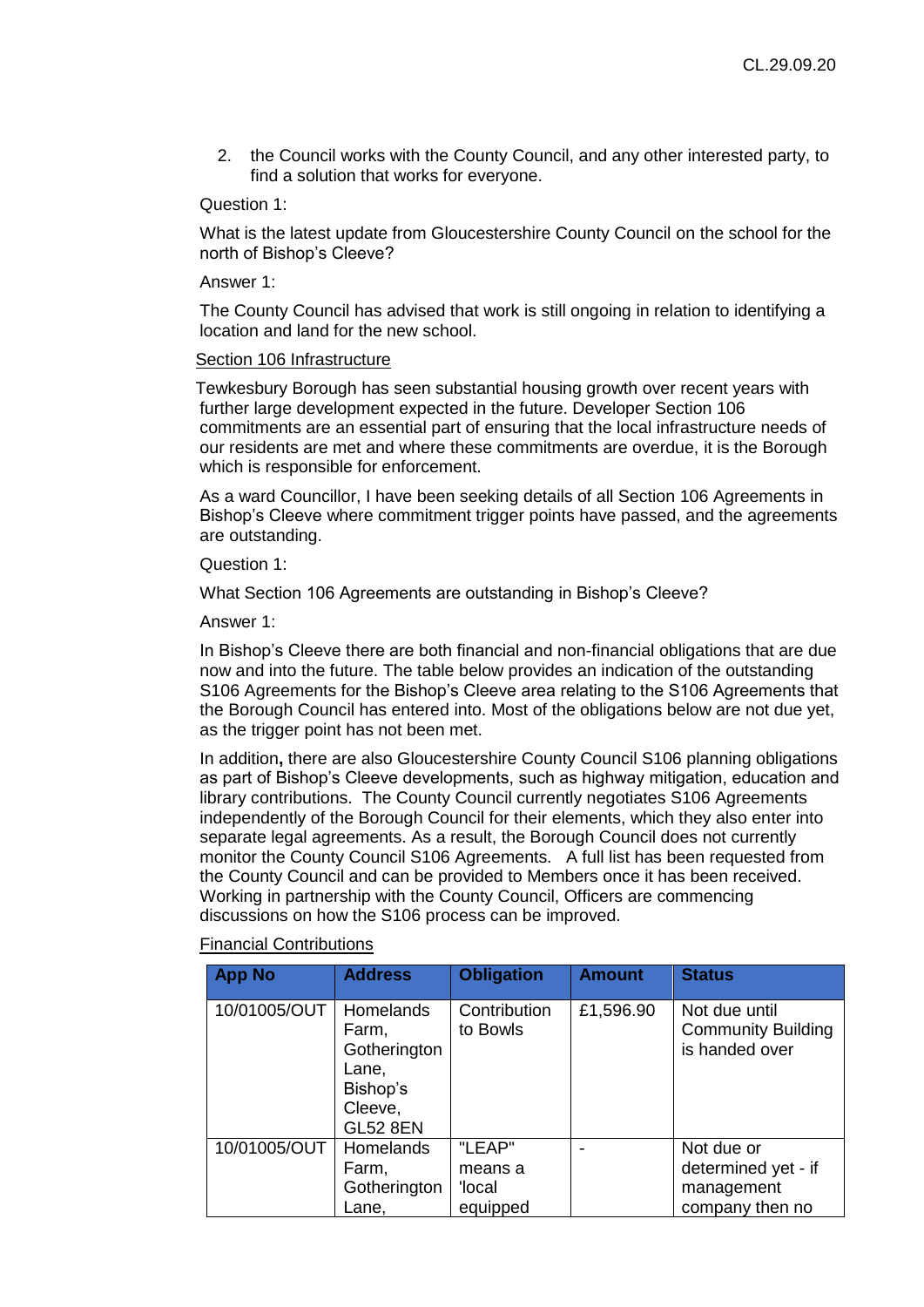|              | Bishop's<br>Cleeve,<br><b>GL52 8EN</b>                           | area for play'<br>commuted<br>Sum<br>(maintenance<br>fee)                                                                                                                         |            | commuted sum                                                                        |
|--------------|------------------------------------------------------------------|-----------------------------------------------------------------------------------------------------------------------------------------------------------------------------------|------------|-------------------------------------------------------------------------------------|
| 10/01216/OUT | Cleevelands,<br>Evesham<br>Road,<br>Bishop's<br>Cleeve           | "MUGA<br>Maintenance<br>Commuted<br>Sum"<br>(maintenance<br>fee) means<br>the sum of<br>£16,421<br>(sixteen<br>thousand<br>four hundred<br>and twenty<br>one pounds)              |            | Not due or<br>determined yet - if<br>management<br>company then no<br>commuted sum. |
| 10/01216/OUT | Cleevelands,<br>Evesham<br>Road,<br>Bishop's<br>Cleeve           | "Sports<br>Equipment<br>Contribution"                                                                                                                                             | £10,000.00 | Linked with the<br>Community<br>Building.                                           |
| 10/01216/OUT | Cleevelands,<br>Evesham<br>Road,<br>Bishop's<br>Cleeve           | Three LEAP<br>maintenance<br>commuted<br>sums of<br>£33,512 x 3<br>instalments                                                                                                    |            | Not due or<br>determined yet - if<br>management<br>company then no<br>commuted sum  |
| 18/00249/OUT | Land At<br>Stoke Road,<br>Bishop's<br>Cleeve,<br><b>GL52 7DG</b> | the Recycling<br>and Waste<br><b>Bins</b><br>Contribution'<br>means the<br>sum of £73<br>(seventy<br>three<br>pounds) per<br><b>Dwelling</b><br>payable<br>towards the<br>costs   |            | Obligations not due<br>yet, development<br>not<br>started.                          |
| 18/00249/OUT | Land At<br>Stoke Road,<br>Bishop's<br>Cleeve,<br><b>GL52 7DG</b> | <b>Pitches</b><br>Contribution'<br>payable<br>towards<br>costs of the<br>provision of<br>off-site<br>playing<br>pitches &<br>changing<br>facilities at<br>Cheltenham<br>North RFC | £80,000.00 | Obligations not due<br>yet, development<br>not started                              |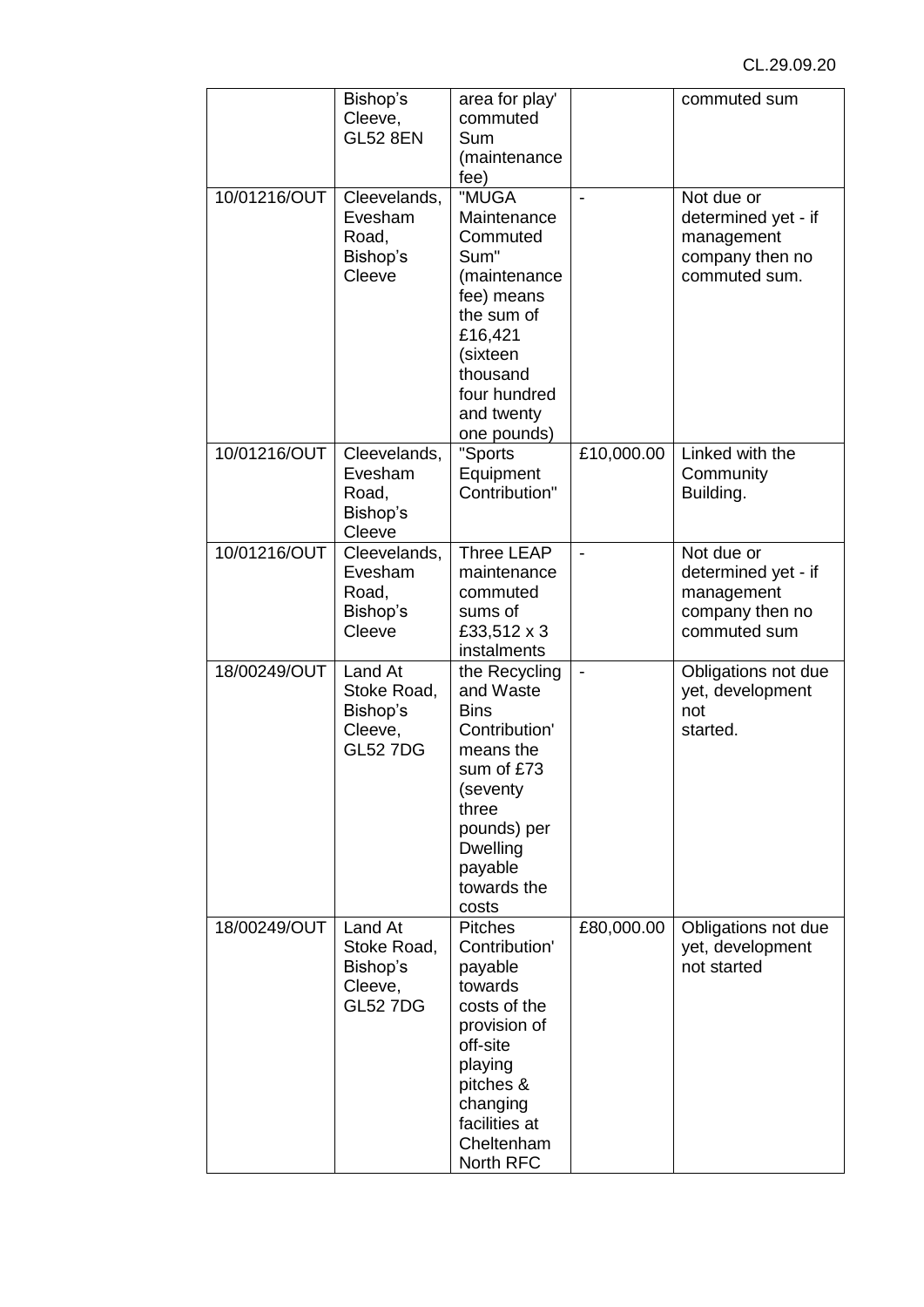| 14/01233/FUL | <b>Part Parcel</b><br>7346,<br>Evesham<br>Road,<br>Millham<br>House | Dog Bins                                | £322.00    | Obligations not due<br>yet, development<br>not started |
|--------------|---------------------------------------------------------------------|-----------------------------------------|------------|--------------------------------------------------------|
| 14/01233/FUL | <b>Part Parcel</b><br>7346.<br>Evesham<br>Road,<br>Millham<br>House | Off-site<br>sports<br>facilities        | £43,513.00 | Obligations not due<br>yet, development<br>not started |
| 14/01233/FUL | <b>Part Parcel</b><br>7346.<br>Evesham<br>Road,<br>Millham<br>House | Off-site play<br>facilities             | £19,994.00 | Obligations not due<br>yet, development<br>not started |
| 14/01233/FUL | <b>Part Parcel</b><br>7346,<br>Evesham<br>Road,<br>Millham<br>House | Indoor sports                           | £11,321.00 | Obligations not due<br>yet, development<br>not started |
| 14/01233/FUL | <b>Part Parcel</b><br>7346,<br>Evesham<br>Road,<br>Millham<br>House | Recycling                               | £1,300.00  | Obligations not due<br>yet, development<br>not started |
| 17/00449/OUT | <b>Local Centre</b><br>Plots 7 And<br>8                             | Still being<br>uploaded +<br><b>DOV</b> |            | Deed of Variation<br>still in progress                 |

# **Non-Financial Contributions**

AH = Affordable Housing

POS = Public Open Space

LEAP = Local Equipped Area for Play

MUGA = Multi-Use Games Area

| App No       | <b>Address</b>                                                                        | <b>Obligation Type</b>               |  |
|--------------|---------------------------------------------------------------------------------------|--------------------------------------|--|
| 07/00448/OUT | Homelands Farm, Gotherington<br>Lane, Bishop's Cleeve<br>Homelands Farm, Gotherington | AH - Units On Site<br>POS - Commuted |  |
| 07/00448/OUT | Lane, Bishop's Cleeve<br>Homelands Farm, Gotherington                                 | Sum<br>POS - Transfer of             |  |
| 07/00448/OUT | Lane, Bishop's Cleeve<br>Homelands Farm, Gotherington                                 | Land                                 |  |
| 10/01005/OUT | Lane, Bishop's Cleeve, GL52<br>8EN                                                    | Highways - S106<br>Provided On Site  |  |
|              | Homelands Farm, Gotherington                                                          |                                      |  |
| 10/01005/OUT | Lane, Bishop's Cleeve, GL52<br>8EN                                                    | AH - Units On Site                   |  |
|              | Homelands Farm, Gotherington<br>Lane, Bishop's Cleeve, GL52                           | Ecology/Wildlife -<br>S106 On Site   |  |
| 10/01005/OUT | 8EN                                                                                   | Provision                            |  |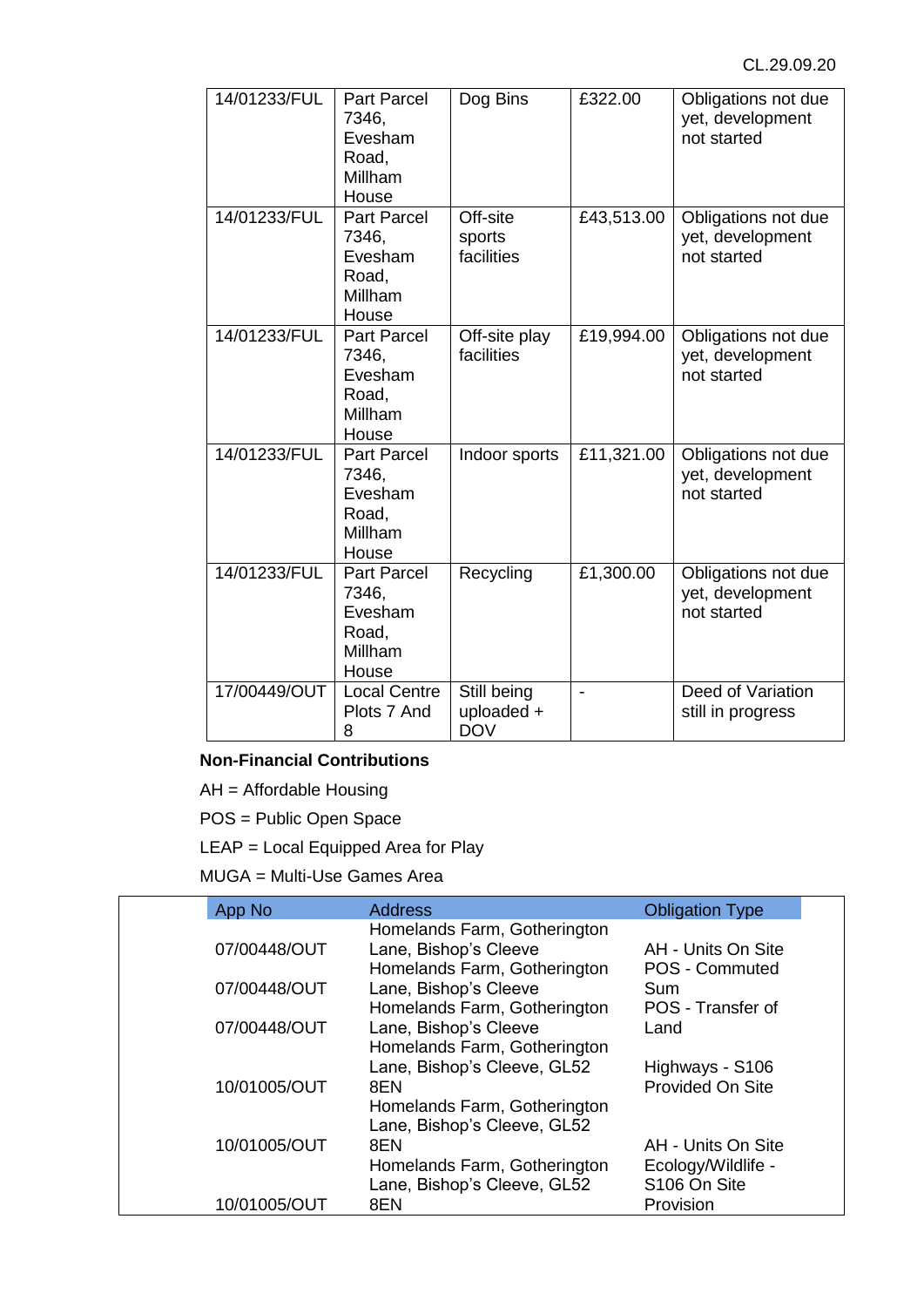| 10/01005/OUT | Homelands Farm, Gotherington<br>Lane, Bishop's Cleeve, GL52<br>8EN                                 | <b>POS - S106</b><br>Provided On Site                              |
|--------------|----------------------------------------------------------------------------------------------------|--------------------------------------------------------------------|
|              | Homelands Farm, Gotherington                                                                       |                                                                    |
| 10/01005/OUT | Lane, Bishop's Cleeve, GL52<br>8EN                                                                 | POS - Transfer of<br>Land                                          |
| 10/01005/OUT | Homelands Farm, Gotherington<br>Lane, Bishop's Cleeve, GL52<br>8EN                                 | Allotments - S106<br>Provided On Site<br>Pitches &                 |
| 10/01005/OUT | Homelands Farm, Gotherington<br>Lane, Bishop's Cleeve, GL52<br>8EN<br>Homelands Farm, Gotherington | Changing Rooms -<br>S106 Provided On<br><b>Site</b>                |
| 10/01005/OUT | Lane, Bishop's Cleeve, GL52<br>8EN                                                                 | POS MUGA - S106<br><b>Provided On Site</b>                         |
| 10/01005/OUT | Homelands Farm, Gotherington<br>Lane, Bishop's Cleeve, GL52<br>8EN                                 | POS LEAP - S106<br>Provided On Site                                |
| 10/01005/OUT | Homelands Farm, Gotherington<br>Lane, Bishop's Cleeve, GL52<br>8EN                                 | POS LEAP - S106<br><b>Provided On Site</b>                         |
|              | Homelands Farm, Gotherington                                                                       | POS LEAP - S106                                                    |
| 10/01005/OUT | Lane, Bishop's Cleeve, GL52<br>8EN<br>Homelands Farm, Gotherington                                 | Provided On Site<br>S <sub>106</sub>                               |
| 10/01005/OUT | Lane, Bishop's Cleeve, GL52<br>8EN                                                                 | Miscellaneous -<br><b>Youth Shelter</b><br><b>Community Centre</b> |
| 10/01005/OUT | Homelands Farm, Gotherington<br>Lane, Bishop's Cleeve, GL52<br>8EN                                 | - to be provided on<br>$site$ – discussions<br>ongoing             |
|              | Adjacent, 74 Evesham Road,<br>Bishop's Cleeve, Cheltenham,                                         |                                                                    |
| 15/01177/FUL | Gloucestershire<br>Adjacent, 74 Evesham Road,<br>Bishop's Cleeve, Cheltenham,                      | AH - Units On Site<br><b>POS - S106</b>                            |
| 15/01177/FUL | Gloucestershire<br>Adjacent, 74 Evesham Road,                                                      | <b>Provided On Site</b><br>Play Facilities -                       |
| 15/01177/FUL | Bishop's Cleeve, Cheltenham,<br>Gloucestershire<br>Adjacent, 74 Evesham Road,                      | S106 Provided On<br><b>Site</b>                                    |
| 15/01177/FUL | Bishop's Cleeve, Cheltenham,<br>Gloucestershire<br>Cleevelands, Evesham Road,                      | POS - Transfer of<br>Land                                          |
| 10/01216/OUT | <b>Bishop's Cleeve</b><br>Cleevelands, Evesham Road,                                               | AH - Units On Site<br><b>POS - S106</b>                            |
| 10/01216/OUT | <b>Bishop's Cleeve</b><br>Cleevelands, Evesham Road,                                               | Provided On Site<br>POS LEAP - S106                                |
| 10/01216/OUT | <b>Bishop's Cleeve</b><br>Cleevelands, Evesham Road,                                               | <b>Provided On Site</b><br>POS LEAP - S106                         |
| 10/01216/OUT | <b>Bishop's Cleeve</b><br>Cleevelands, Evesham Road,                                               | <b>Provided On Site</b><br>POS LEAP - S106                         |
| 10/01216/OUT | <b>Bishop's Cleeve</b><br>Cleevelands, Evesham Road,                                               | <b>Provided On Site</b><br>POS MUGA - S106                         |
| 10/01216/OUT | <b>Bishop's Cleeve</b>                                                                             | <b>Provided On Site</b>                                            |
| 10/01216/OUT | Cleevelands, Evesham Road,                                                                         | Pitches &                                                          |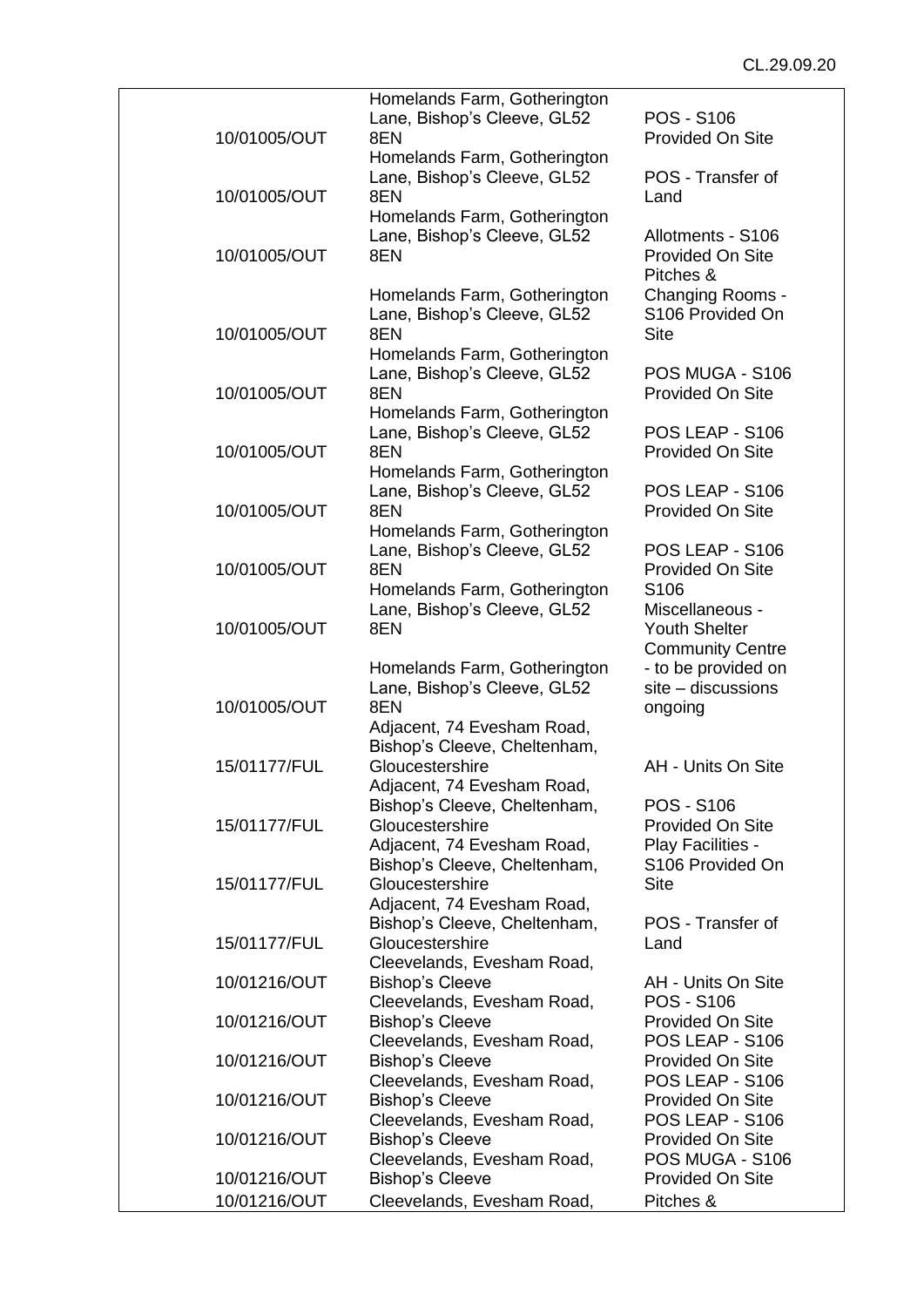|              | <b>Bishop's Cleeve</b>           | Changing Rooms -             |
|--------------|----------------------------------|------------------------------|
|              |                                  | S <sub>106</sub> Provided On |
|              |                                  | Site                         |
|              |                                  | <b>Community Centre</b>      |
|              |                                  | - to be provided             |
|              |                                  | on site $-$                  |
|              | Cleevelands, Evesham Road,       | discussions                  |
| 10/01216/OUT | <b>Bishop's Cleeve</b>           | ongoing                      |
|              | Cleevelands, Evesham Road,       | Smart Water -                |
| 10/01216/OUT | <b>Bishop's Cleeve</b>           | S <sub>106</sub> Provision   |
|              |                                  | Ecology/Wildlife -           |
|              | Cleevelands, Evesham Road,       | S106 On Site                 |
| 10/01216/OUT | <b>Bishop's Cleeve</b>           | Provision                    |
|              | Land At Stoke Road, Bishop's     |                              |
| 18/00249/OUT | Cleeve, GL52 7DG                 | AH - Units On Site           |
|              | Land At Stoke Road, Bishop's     | <b>POS-S106</b>              |
| 18/00249/OUT | Cleeve, GL52 7DG                 | <b>Provided On Site</b>      |
|              |                                  | Play Facilities -            |
|              | Land At Stoke Road, Bishop's     | S <sub>106</sub> Provided On |
| 18/00249/OUT | Cleeve, GL52 7DG                 | Site                         |
|              | Part Parcel 7346, Millham House, |                              |
|              | Evesham Road, Bishop's Cleeve,   |                              |
| 14/01233/FUL | Cheltenham                       | AH - Units on Site           |
|              | Local Centre Plots 7 And 8,      |                              |
| 17/00449/OUT | Cleevelands                      | DOV in progress              |
|              |                                  |                              |

## Question 2:

How many outstanding Section 106 commitments are there across the Borough?

Answer 2:

The monitoring of Section 106 Agreements has been highlighted as an important issue for the Council and one that I have been championing. Officers will continue to work with the Lead Member to improve processes and monitoring systems. Exacom, a new computer system, has been acquired to assist in the management, administration, monitoring and co-ordination of Section 106 Agreements and sums. A dedicated temporary officer is to be appointed to input all the historical and current 106 Agreements onto the new system. This will allow all S106 Agreements to be reviewed. It is anticipated that this work will take approximately six months to complete.

26.2 The Mayor invited supplementary questions. The Member asked the following and the answers were provided by the Head of Development Services:

## Question:

The Councillor had hoped for detailed conversations between Tewkesbury Borough Council and the County Council regarding school provision in Bishop's Cleeve, he understood the school was due to open by 2023 but things had still not moved forward. What will the Borough Council do to ensure it receives a detailed update on the Bishop's Cleeve school and on other schools in the Borough as this was not the only school that Councillors had been concerned about.

## Answer:

The Head of Development Services indicated that she would provide a written response following the meeting.

# Question:

What are the trigger points for the S106 Agreements?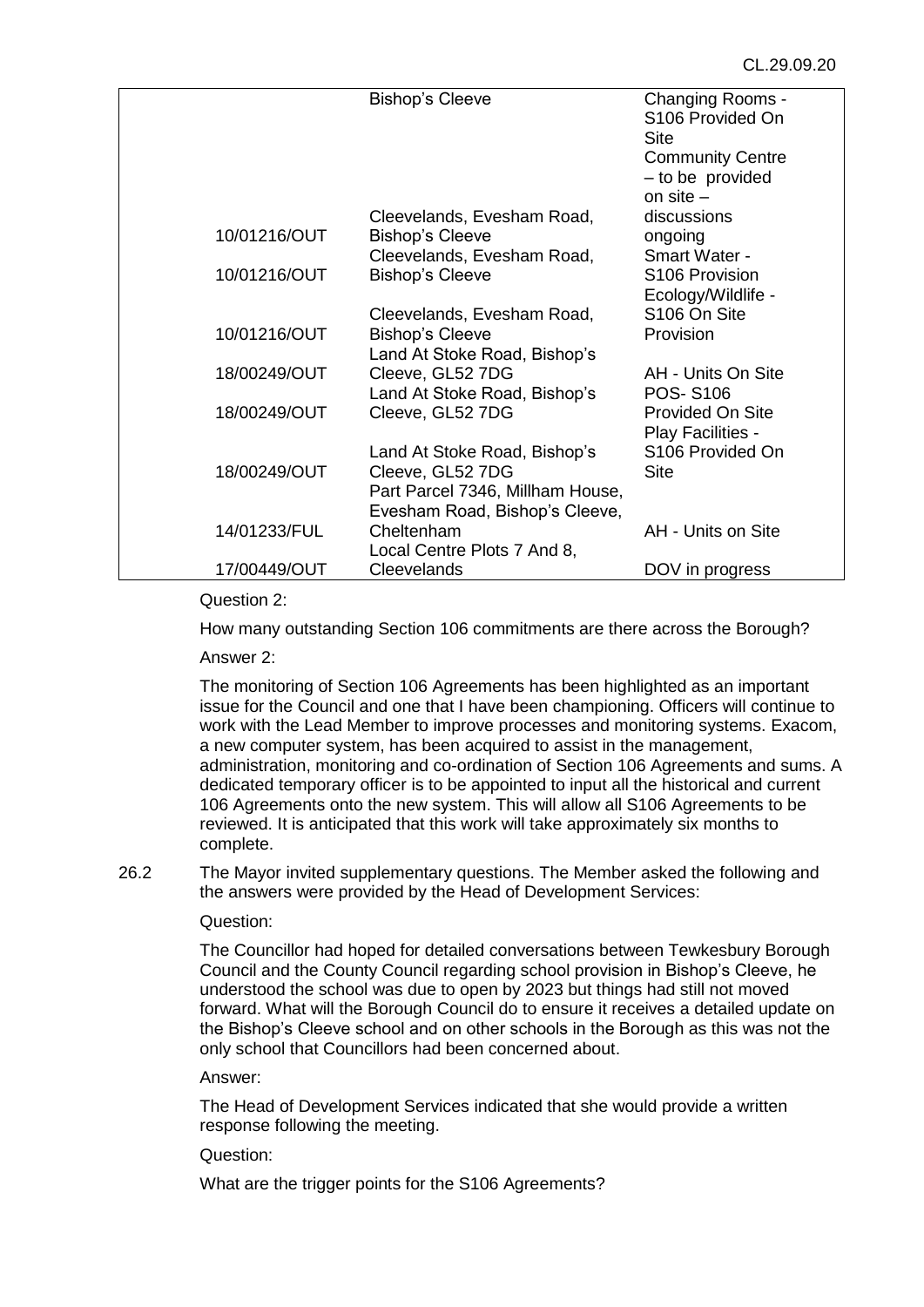#### Answer:

The Head of Development Services indicated that she would provide a written response following the meeting.

#### Question:

When will the work to establish the number of outstanding S106 Agreements be completed?

## Answer:

The Head of Development Services indicated that she would provide a written response following the meeting.

26.3 The following questions had been received from Councillor Munro to the Lead Member for Finance and Asset Management. The answers were given by the Lead Member for Finance and Asset Management, Councillor Vines, but were taken as read without discussion.

> Cleeve Common is one of Tewkesbury Borough Council's best open spaces and is extensively used by residents of both Tewkesbury Borough and Cheltenham Borough. It has been a lifeline during the pandemic for local residents. The recent decisions made by the Council's Executive Committee have caused a lot of consternation on social media which as a local Councillor I was not able to counter as I had not been party to the decisions made at the meeting on 26 August.

I have the following questions:

#### Question 1:

What assurances can the Council give local residents that the loss of the historic golf club, and income it provides, will not affect the standard of maintenance of the Common? The rent is understood to be about 20% of the Cleeve Conservators (who maintain the Common) income and they have indicated on social media that they will not be able to maintain the Common to current standards. Did the Council specifically work with the Conservators to understand their income streams to be able to understand the implications of the income loss and how this can be made good.

#### Answer 1:

The Council has a good relationship with Cleeve Common Trust and Officers have maintained a dialogue with Trustees over the last 18 months regarding the possibility of the Council being forced to exercise a break clause in its licence for the use of the Common for the provision of golf. This position was crystallised this year following notice being served by the Council's golf tenant and the break clause for the Common expiring in September. A decision to exercise the break clause was made in recognition of the Council's extremely difficult financial position and following confirmation from an independent industry expert of the financial unviability of the current provision.

It was understood from previous discussions with the Trust that the loss of licence income could be offset by grants that were available from various sources to manage the Common as common land rather than it being used for golf. It is not known by Officers whether those sources of funding are still available following recent events and with the forthcoming withdrawal from the European Union.

Regardless of the grant funding position, the Council maintains a good relationship with the Trust and Officers are working alongside it to investigate possible options for the continuation of golf on the Common without the Council's exposure to the financial risks and liabilities associated with direct golf provision by the Council. Officers are currently in confidential negotiations with a number of interested parties which could result in the continued provision of golf and would maintain income levels for the Trust.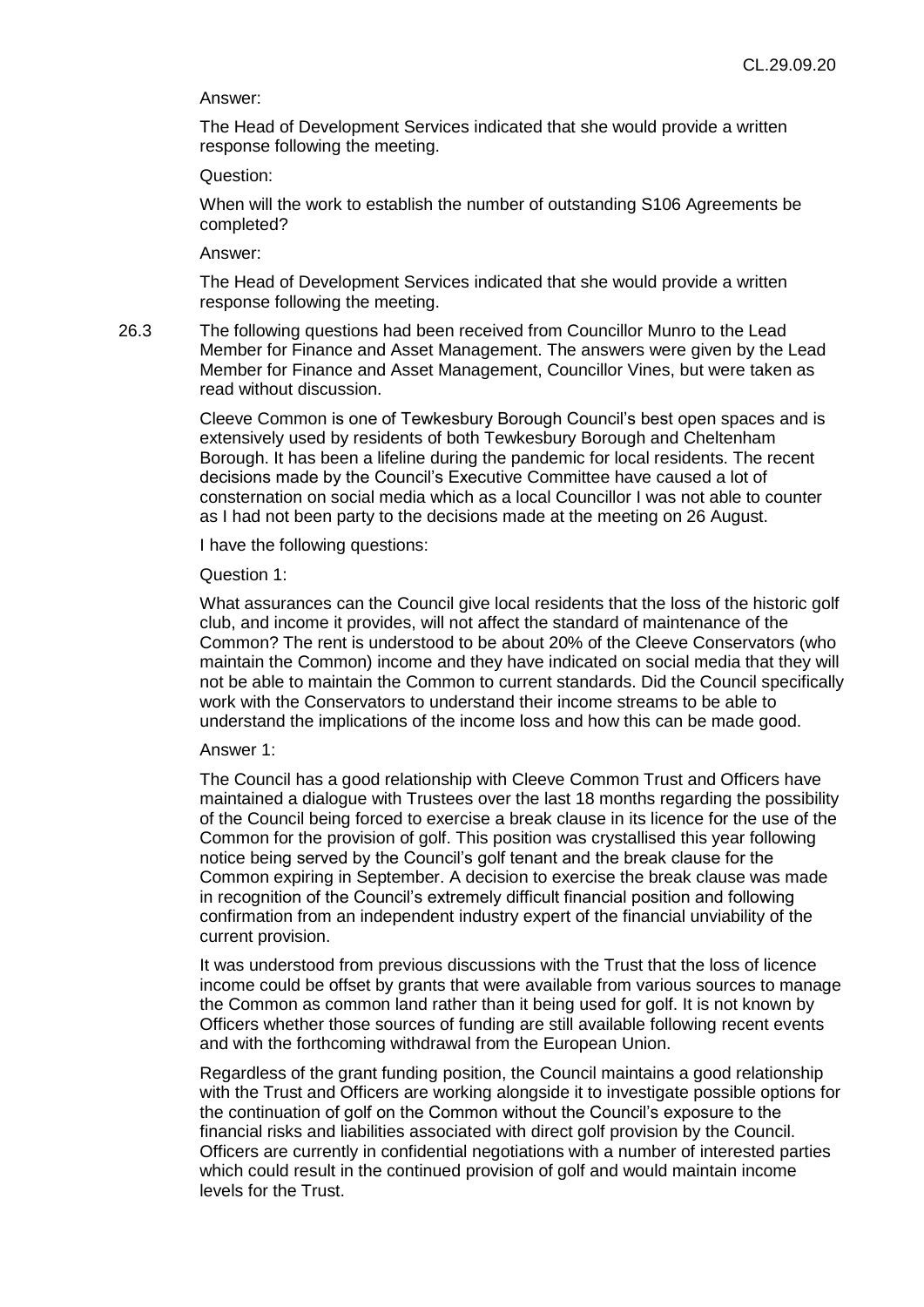#### Question 2:

In terms of the clubhouse building, which is scheduled to be demolished as soon as possible after 31 March 2021, what is the timeline for a business case for a replacement facility and how does the Council plan to consult with local residents to establish what people would like to see. Has the Council contacted local clubs that use the Common and clubhouse to see how the changes will affect them? Is the Council considering working with partner organisations, such as Cheltenham Borough Council, to see if there is scope for joint initiatives for any new facility?

#### Answer 2:

Should discussions with interested parties fail to materialise into a viable solution for the use of the clubhouse to support a third-party provision of golf, Officers will review options being put forward by other interested parties for alternative uses. All potential uses will need to ensure continued community use of the asset and remove the Council from the financial liabilities associated with the current provision and the asset itself.

Should no viable proposition be found, Officers will need to move forward with plans for the demolition of the building and the provision of parking facilities. The option of providing replacement facilities will be considered in 2021 and, depending on the viability of any business case, Officers will then develop a communications and consultation plan to engage the community.

Officers have spoken to the golf club about its position with regards to the licence agreement and the affect it will have on that club. No other casual users of the premises have currently been consulted.

Officers are currently working with Cleeve Common Trust and interested parties to find potential solutions. No contact has been made with Cheltenham Borough Council, but the question can be asked of them if they wish to invest in community facilities outside of their Borough boundary, should Members wish that question to be raised.

#### Question 3:

In the short term, the clubhouse provides the only public toilet facility on Cleeve Hill. The importance of public toilets both for public health and for enabling residents to enjoy the open space cannot be overstressed. What provision does the Council plan to make?

#### Answer 3:

The provision of public toilets is not a service that the Borough Council delivers in any part of the Borough. Public toilets, where they do exist, are now provided at a Parish level. Should the Council demolish the current facility, it will engage with the local Parish Council about the possibility of re-provision.

#### Question 4:

What support is being given to employees affected by the closure of the clubhouse?

## Answer 4:

Responsibility for the employee's rests with the current employer, the Share Club Ltd. Officers will, however, seek to provide indirect help and advice where it can. It will also seek to ensure that TUPE requirements between employers, where applicable, are met should that opportunity arise.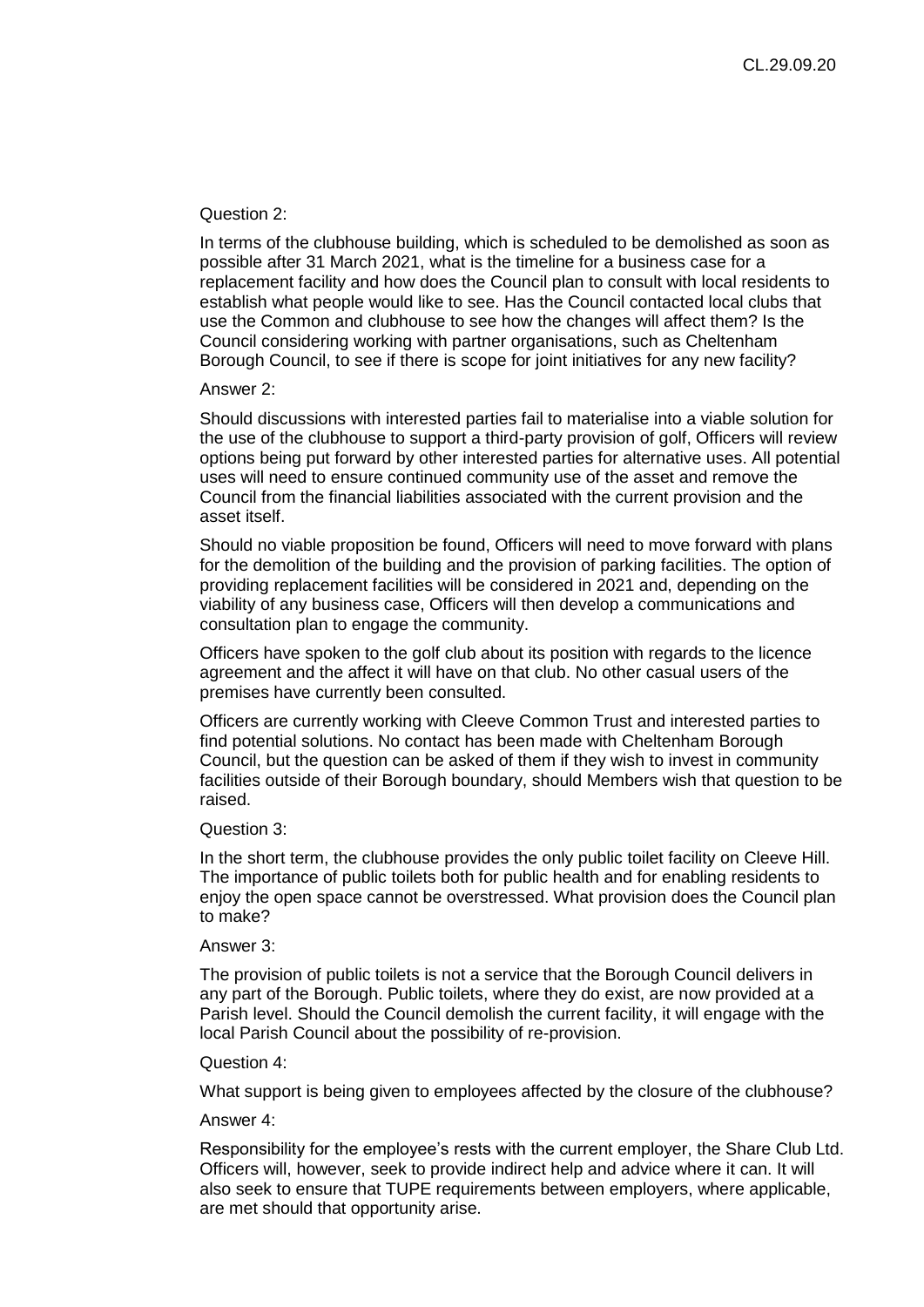## Question 5:

How will the Council secure the car park at night to ensure it does not attract antisocial behaviour?

#### Answer 5:

Officers will look at a range of measures including height barriers, lockable gates and CCTV. The consideration of anti-social behaviour will need to be made if the Council wishes to see the re-provision of public toilets on site.

#### Question 6:

The decisions made at the Executive Committee are of interest to the public and there has been a lot of disquiet about what is happening and the lack of public scrutiny. Please can you advise who made the decision to commission a report on the golf club, what the cost was, and set out Member involvement in the issue prior to the Executive Committee on 26 August. Please can you explain why this was not an issue that full Council was asked to consider.

#### Answer 6:

The decision to commission an independent report by an industry expert was made by the Head of Finance and Asset Management in order to give Members of the Executive Committee an independent view on the viability of the current golf provision when considering whether to continue with the licence for the Common. Without this viewpoint it would have been difficult for Members to fully consider the financial implications for the Council.

## The report cost £3,650.

The Members of the Executive Committee were briefed about the golf club at informal Exec/CLT meetings on 26 June and 13 August 2020.

In accordance with the Constitution, the decision was made by the Executive Committee as this is not a matter reserved to Council.

26.4 The Mayor invited supplementary questions. The Member asked the following and the answers were provided by the Head of Finance and Asset Management:

## Question:

The Member questioned whether there was assurance that the finances were available for Cleeve Common Trust to maintain the Common to its current high standards; whether Officers had undertaken detailed discussions about that; and whether the shortfall had been spelt out to the Executive Committee when it had considered the issue.

# Answer:

The Head of Finance and Asset Management explained that several discussions had taken place with the Trust about licences and finances – initially the Council had been led to believe funding was available through grants - but the Trust had not provided any confirmation on that to date. The team was working with the Cleeve Common Trust looking at sources of funding as well as potential other licensees for the land. Within the report to the Executive Committee, it had been stated that £25,000 was no longer payable to the Trust so he could confirm that Members had been advised of the shortfall.

Question: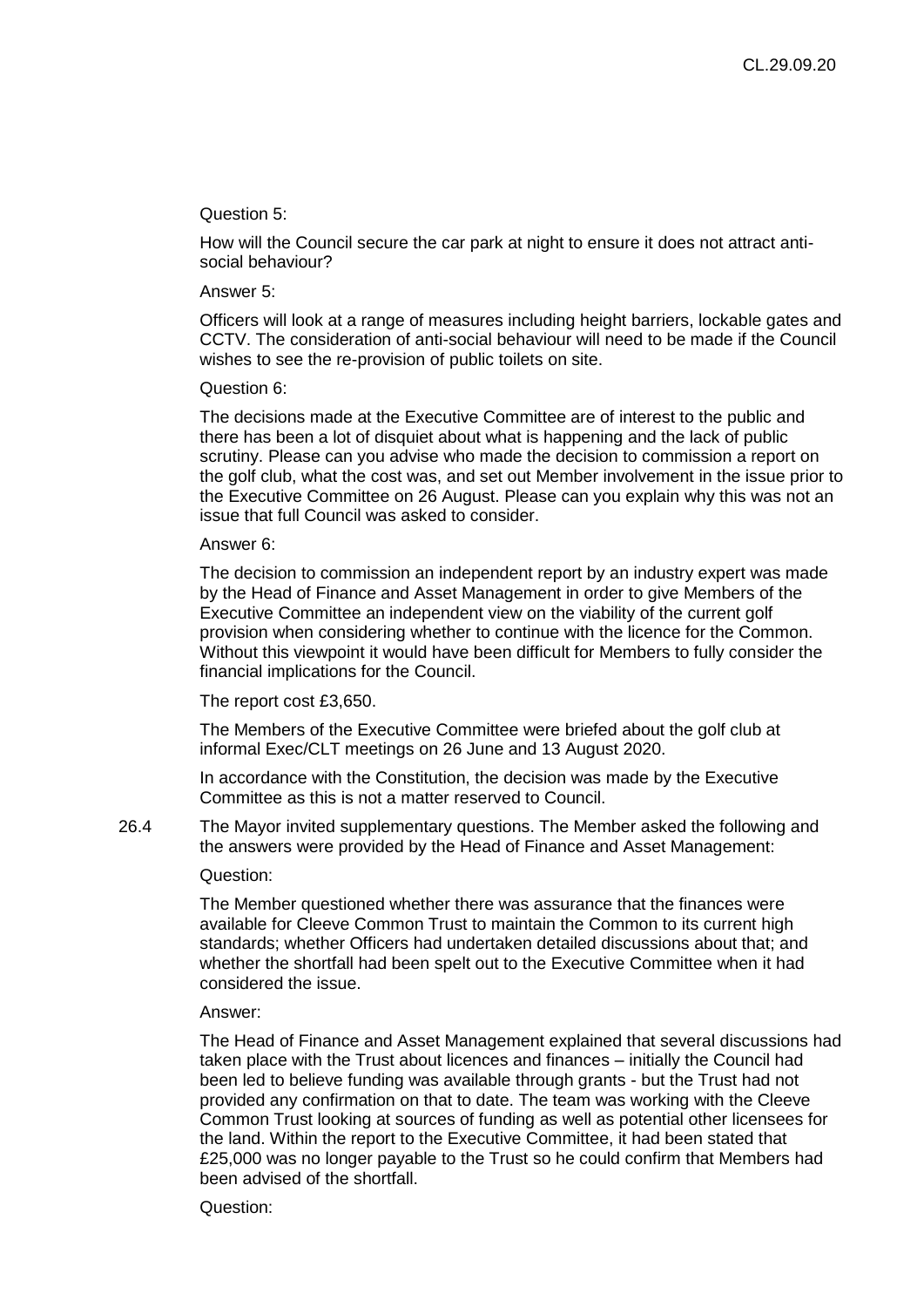The Member was pleased to see the Council was discussing the continuation of golf on the Common but questioned whether those could come to fruition by the end of March.

#### Answer:

The Head of Finance and Asset Management explained that there were no exact timescales at the moment but informal exploratory conversations had been held and, as negotiations developed, timescales would be established; he was hopeful to bring the information back to Members as soon as possible.

#### Question:

The Member was concerned that the decisions had been made 'behind closed doors' and questioned how the Council would keep Members updated on progress, negotiations with golf clubs and whether the Council would be involved in the decisions moving forward.

#### Answer:

The Head of Finance and Asset Management confirmed that reports would be brought forward as necessary in line with the Council's Constitution. They would be confidential depending on the decisions to be made and the information contained within the reports.

26.5 The following question had been received from Councillor Munro to the Lead Member for Built Environment. The answer was given by the Lead Member for Built Environment, Councillor Gore, but was taken as read without discussion.

## Question 1:

The plan is for the Grangefield to be seeded as a wildflower meadow, originally in autumn 2019, then spring 2020, and now autumn 2020. Please can the Council advise of the project timetable for the works due to happen this autumn, when it expects the wildflower seeding to take place and how it will communicate its plan to local residents?

## Answer 1:

The Grangefield project was based on biodiversity principles and this was the basis upon which the grant for the scheme was awarded. This was to enable the creation of a space where nature can thrive and evolving landscape can change, which in turn requires a very different form of management and therefore the usual principle of a detailed management plan is not in place.

Staff resource issues have unfortunately delayed this work; however, I can advise that Officers recently met at the Grangefield to discuss future works on site and a plan of action for the next six months is now under development. A contractor will be engaged to plant the seeds in time for the next growing season. Once the contractor has been appointed, and we have a detailed work programme, this will be promoted on the Council's website, social media, local school and signage on site.

26.6 The Mayor invited supplementary questions. The Member asked the following and the answer was provided by the Head of Development Services:

## Question:

When will the plan be completed and available to Members and can confirmation be given whether the seeds will be sown this autumn or next spring as it was unclear what is meant by the 'next growing season'?

## Answer:

The Head of Development Services indicated that she would provide a written response following the meeting.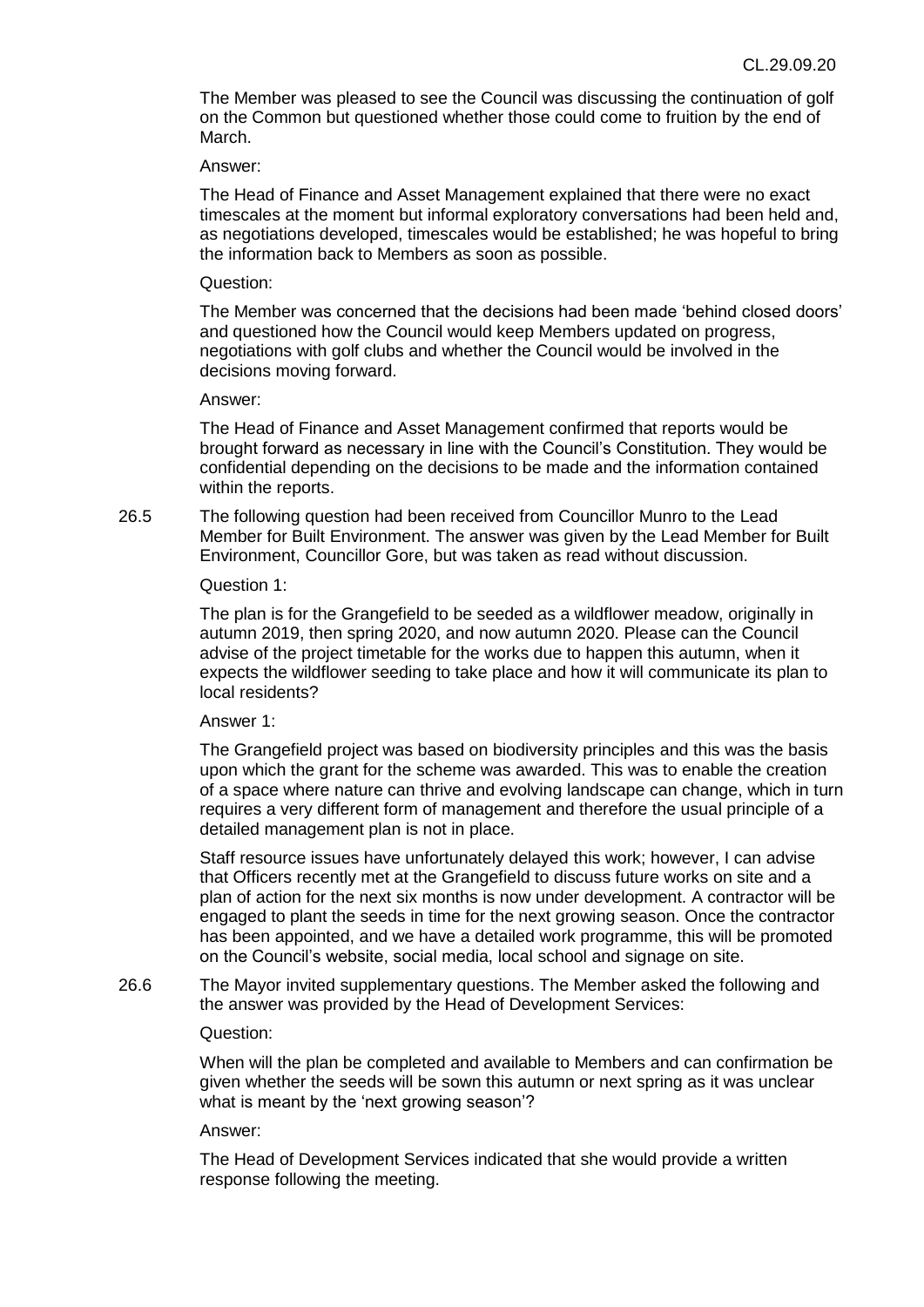# **CL.27 RECOMMENDATIONS FROM EXECUTIVE COMMITTEE**

## **Council Tax Reduction Scheme and Council Tax Discounts 2021/22**

- 27.1 At its meeting on 26 August 2020, the Executive Committee had considered the Council Tax Reduction Scheme and Council Tax Discounts 2021/22 and recommended to Council that the default Council Tax Reduction Scheme be adopted effective from 1 April 2021 with a minor revision to the national working age regulations to allow for a de minimis tolerance for income changes; that authority be delegated to the Head of Finance and Asset Management, in consultation with the Lead Member for Finance and Asset Management, to agree the uprating of the working age regulations incorporated into the local Council Tax Reduction Scheme in line with those announced by the Department for Work and Pensions; that the following Council Tax discounts be adopted effective from 1 April 2021: the discount for unoccupied and substantially unfurnished properties is 25% for a maximum period of six months; the discount for properties which are vacant and require major repair work to render them habitable is 25% for a maximum period of 12 months; the discount for unoccupied furnished properties (second homes) is zero; an empty homes premium of an additional 100% is levied on properties that have remained unoccupied and substantially unfurnished for at least two years, but less than five years; an empty homes premium of an additional 200% is levied on properties that have remained unoccupied and substantially unfurnished for at least five years, but less than ten years; and an empty homes premium of an additional 300% is levied on properties that have remained unoccupied and substantially unfurnished for at least ten years.
- 27.2 The report which was considered by the Executive Committee had been circulated with the Agenda for the current meeting at Pages No. 15-20.
- 27.3 The Vice-Chair of the Executive Committee, who had chaired the meeting on 26 August 2020, proposed the recommendation and the Lead Member for Finance and Asset Management seconded it.
- 27.4 A brief discussion ensued, in which a Member questioned how 'substantially unfurnished' was defined. In response, the Revenues and Benefits Manager indicated that this was a property that was essentially devoid of furniture which someone would need to live there, e.g. no bed, however, if it had white goods it could still be deemed to be substantially unfurnished.
- 27.5 Accordingly, it was
	- **RESOLVED** 1. That the default Council Tax Reduction Scheme be **ADOPTED** effective from 1 April 2021 with a minor revision to the national working age regulations to allow for a de minimis tolerance for income changes.
		- 2. That authority be delegated to the Head of Finance and Asset Management, in consultation with the Lead Member for Finance and Asset Management, to agree the uprating of the working age regulations incorporated into the local Council Tax Reduction Scheme in line with those announced by the Department for Work and Pensions.
		- 3. That the following Council Tax discounts be **ADOPTED** effective from 1 April 2021:
			- The discount for unoccupied and substantially unfurnished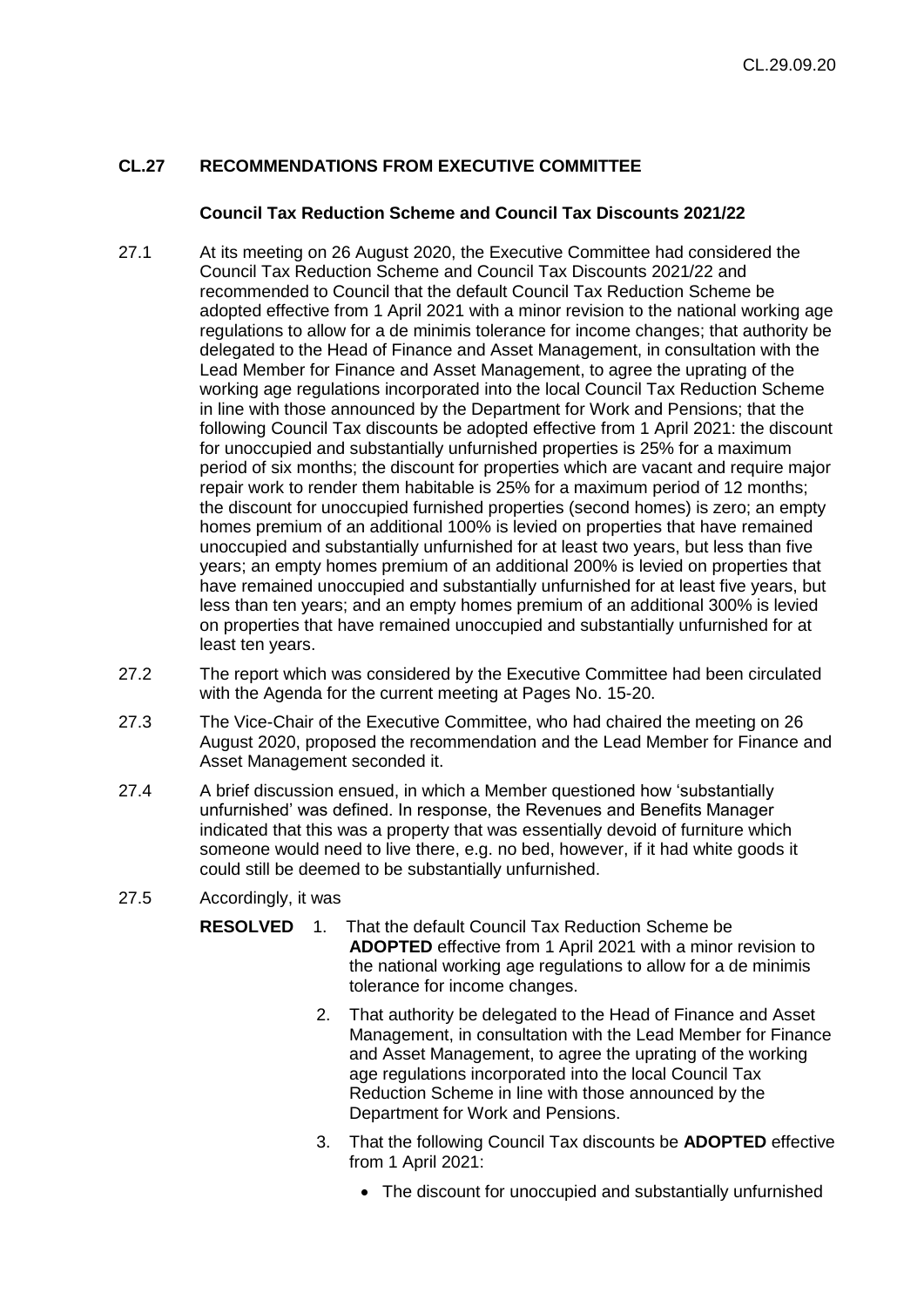properties is 25% for a maximum period of six months.

- The discount for properties which are vacant and require major repair work to render them habitable is 25% for a maximum period of 12 months.
- The discount for unoccupied furnished properties (second homes) is zero.
- An empty homes premium of an additional 100% is levied on properties that have remained unoccupied and substantially unfurnished for at least two years, but less than five years.
- An empty homes premium of an additional 200% is levied on properties that have remained unoccupied and substantially unfurnished for at least five years, but less than ten years.
- An empty homes premium of an additional 300% is levied on properties that have remained unoccupied and substantially unfurnished for at least ten years.

# **CL.28 OVERVIEW AND SCRUTINY COMMITTEE ANNUAL REPORT**

- 28.1 Attention was drawn to the report of the Head of Corporate Services, circulated at Pages No. 21-23, which attached the Overview and Scrutiny Committee's report that had been approved by the Committee at its meeting on 1 September 2020. The Council was asked to consider the contents of the report.
- 28.2 The Chair of the Overview and Scrutiny Committee drew attention to Pages No. 24- 53 of the Council papers and indicated that he was particularly pleased with how well the new Committee had bonded and carried on the good work of previous Members. This had been acknowledged by the Local Government Association Peer Challenge Team which had reported positively on the Committee's contribution to the Council's governance structure. He felt the report spoke for itself, demonstrating the breadth of work overseen by the Committee, and he was confident this would continue into 2020/21.
- 28.3 Within the Council's work programme there were key plans to scrutinise, such as the new Council Plan, the COVID-19 Recovery Plan and the Peer Challenge Action Plan as well as key strategies such as climate change, housing and economic development and tourism.
- 28.4 The Chair of the Overview and Scrutiny Committee was of the view that scrutiny would need to continue in the current virtual environment for the foreseeable future and he offered his thanks to both the Members and Officers for their efforts to ensure the success of the Council's new virtual world.
- 28.5 Accordingly, it was

**RESOLVED** That the Overview and Scrutiny Committee Annual Report be **NOTED**.

# **CL.29 AUDIT AND GOVERNANCE COMMITTEE ANNUAL REPORT 2019/20**

29.1 The Chair of the Audit and Governance Committee drew attention to the Committee's Annual Report 2019/20 which had been circulated at Pages No. 54-64.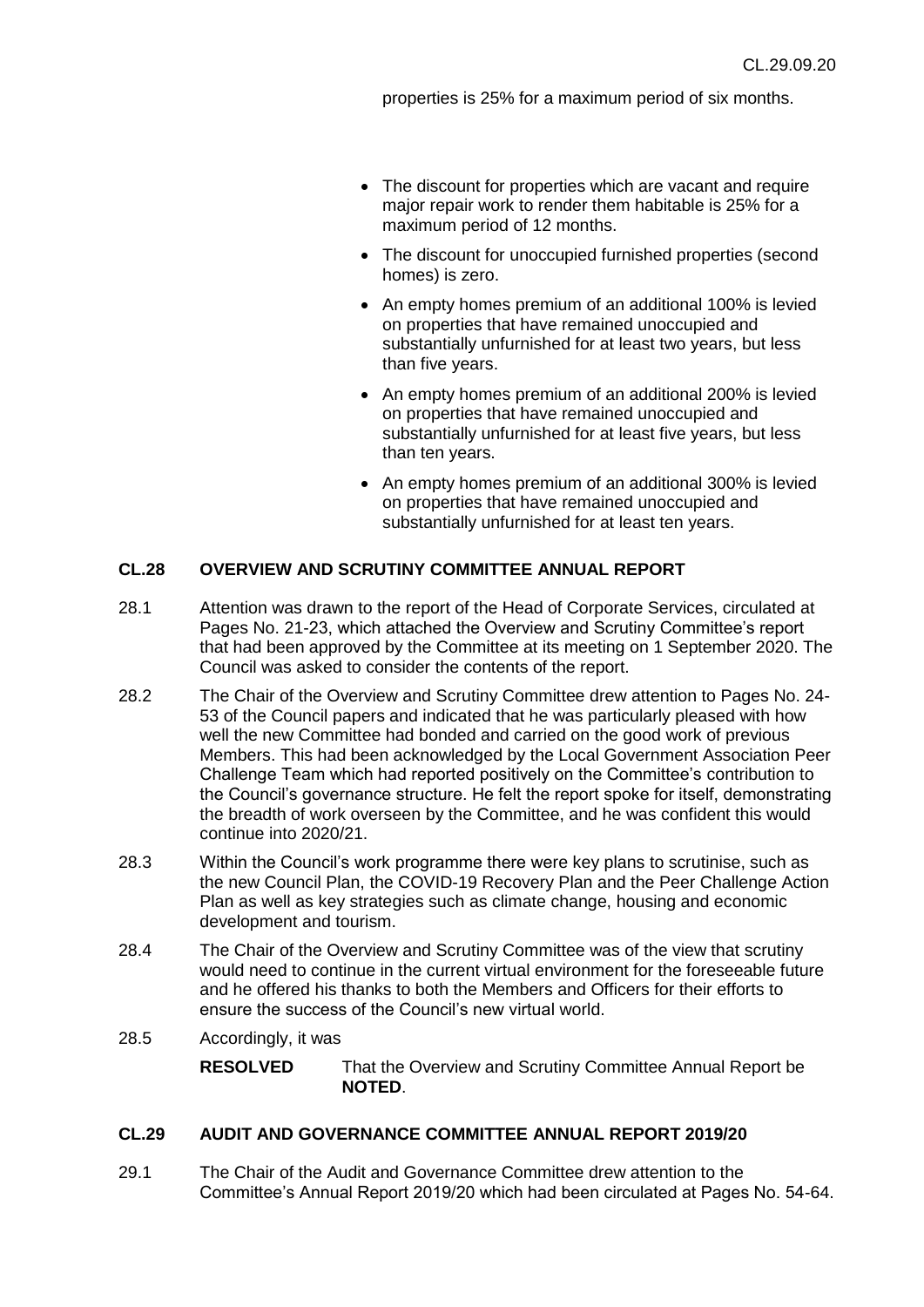The Council was asked to consider the report which had been approved by the Committee at its meeting on 23 September 2020.

- 29.2 The Chair advised that the report demonstrated the breadth of items that were considered by the Committee. It received reports from a variety of sources that helped to give the Committee assurances that systems and processes were operating as they should be; those mainly came from the internal audit team, the Council's external auditors, Grant Thornton, and the finance team. Similar to the previous Agenda item on the Overview and Scrutiny Committee's Annual Report, the Peer Challenge Team had commented positively on an area the Committee depended upon, that being the experienced, and technically strong, finance team which helped ensure the Council's statement of accounts were signed off with a minimum of fuss.
- 29.3 The Committee's biggest source of assurance came from the Council's internal audit team. The team provided Members with an independent and objective opinion on its findings. Overall, as detailed in Pages No. 59-60 of the report, its findings were positive; however, where issues were identified, those were supported by recommendations for improvement and progress in implementing them was monitored by the Committee.
- 29.4 For the majority of 2019/20, internal audit work had been unhindered but, since the start of the COVID-19 pandemic, and until recently, the three members of the internal audit team had been deployed to support the administration of business grants. Despite that situation, it had been a pleasure for the Committee to recently approve an audit plan for the next six months, with an audit resource now available to deliver that plan.
- 29.5 The Audit and Governance Committee Chair thanked the Members of the Committee for their support during the year and Officers, both internal and external, who reported into the Committee or supported its administration. He felt the Committee had adapted well to its virtual surroundings and he looked forward to the continued success despite the challenges faced.
- 29.6 Accordingly, it was

**RESOLVED** That the Audit and Governance Committee Annual Report 2019/20 be **NOTED**.

# **CL.30 NOTICES OF MOTION**

## **Local Electricity Bill**

- 30.1 The Worshipful the Mayor referred to the Notice of Motion set out on the Agenda and indicated that, in accordance with the Council's Rules of Procedure, it was necessary for the Council firstly to decide whether it wished to debate and determine the Motion at this evening's meeting, or whether it wished to refer the Motion, without debate, to a Committee for consideration with authority either to make a decision on the matter or to bring a recommendation back to Council.
- 30.2 A Member expressed the view that, whilst he supported green energy initiatives in principle, he felt the Motion lacked detail in its current format and that it should be referred to the Overview and Scrutiny Committee to consider and make a recommendation to the Executive Committee for decision.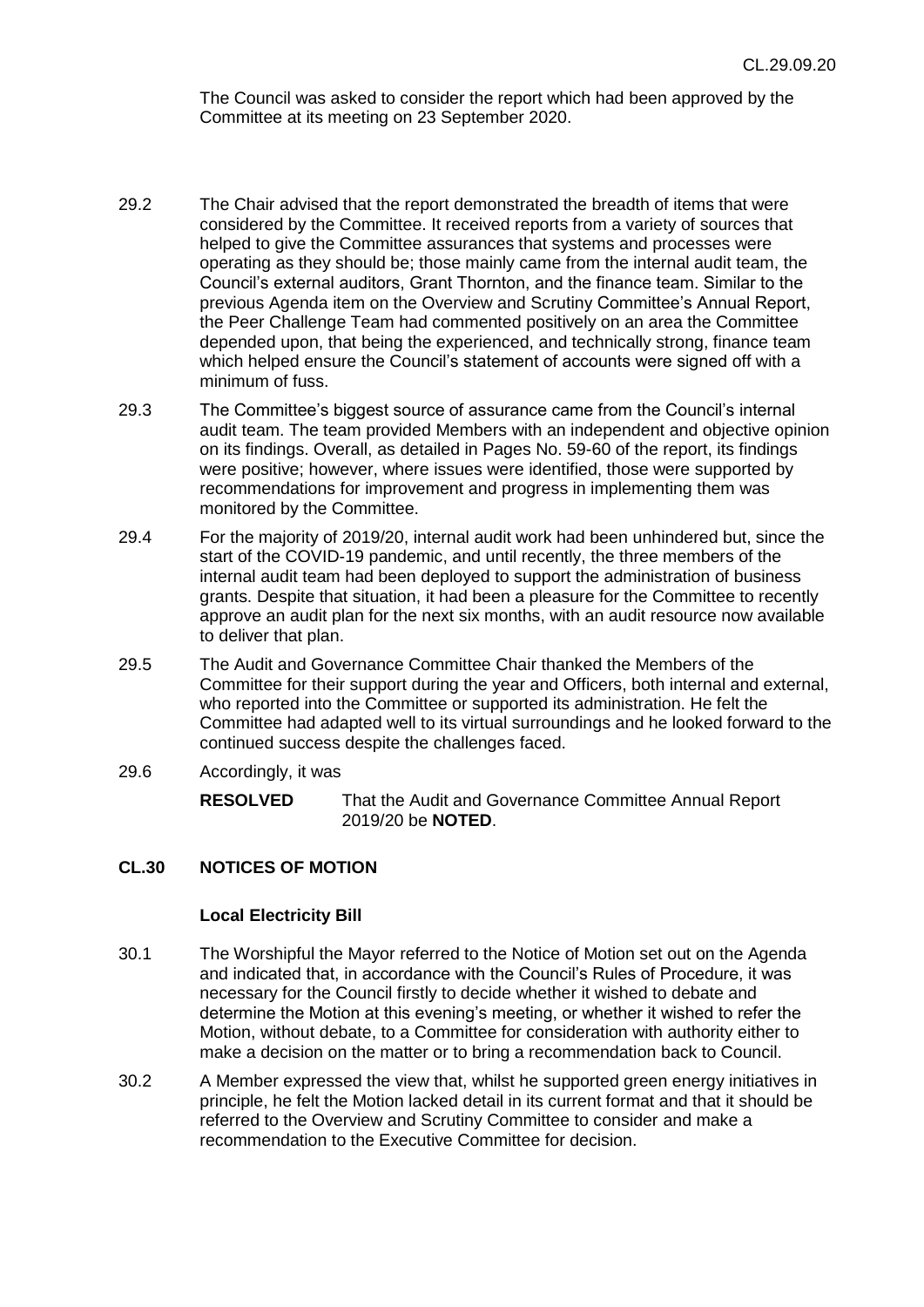30.3 A recorded vote was requested and, upon receiving the appropriate level of support, voting was recorded as follows:

| For                  | <b>Against</b>     | <b>Abstain</b> | <b>Absent</b> |
|----------------------|--------------------|----------------|---------------|
| R A Bird             | C L J Carter       |                | J H Evetts    |
| <b>G F Blackwell</b> | C M Cody           |                | A Hollaway    |
| G J Bocking          | L A Gerrard        |                |               |
| <b>K J Cromwell</b>  | D J Harwood        |                |               |
| M Dean               | M L Jordan         |                |               |
| R D East             | H S Munro          |                |               |
| P A Godwin           | P W Ockelton       |                |               |
| M A Gore             | P E Smith          |                |               |
| D W Gray             | R J G Smith        |                |               |
| E J MacTiernan       | C Softley          |                |               |
| J R Mason            | R J Stanley        |                |               |
| H C McLain           | <b>SAT Stevens</b> |                |               |
| P D McLain           | M G Sztymiak       |                |               |
| J W Murphy           | S Thomson          |                |               |
| A S Reece            | P N Workman        |                |               |
| C Reid               |                    |                |               |
| J K Smith            |                    |                |               |
| V D Smith            |                    |                |               |
| P D Surman           |                    |                |               |

- R J E Vines
- M J Williams
- 30.4 With 21 votes in favour and 15 against, it was agreed that the Motion would be deferred for consideration by the Overview and Scrutiny Committee and recommendation to the Executive Committee for decision.
- 30.5 In accordance with the Council's Rules of Procedure, the proposer was invited to briefly introduce her Motion. She indicated that one of the Council's key priorities was 'sustainable environment' and she was of the view that this could be supported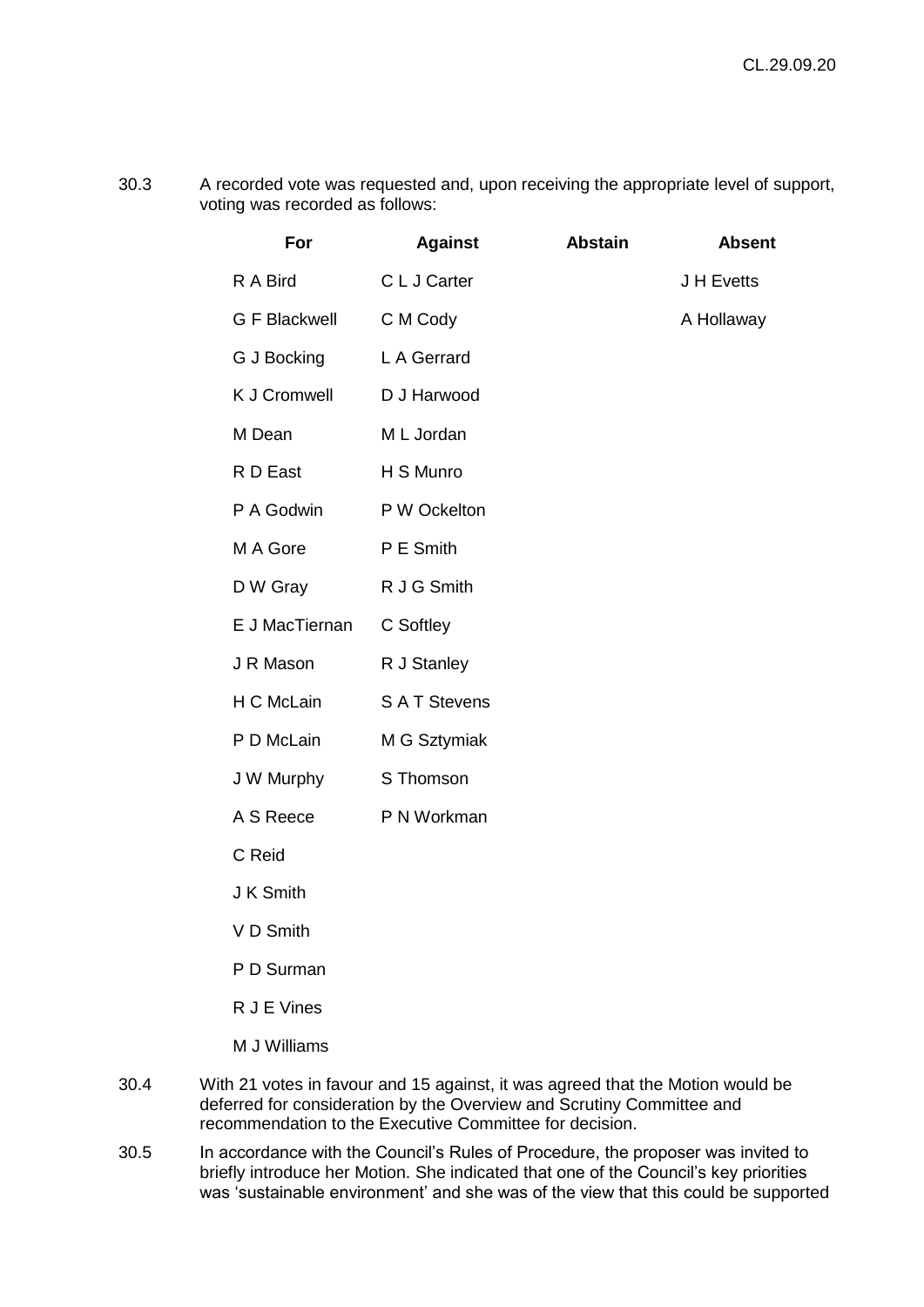by the Local Electricity Bill. This was a cross-party Bill and 57 county and local authorities had already supported it, including 11 which were in overall Conservative control. She had not expected the Motion to be controversial and had hoped Members would be able to support it. Her view was that the Bill looked to the future and the Council's support of it would help enable a better future for its residents. She welcomed the input of Overview and Scrutiny, and was pleased the Motion would be further discussed, but she felt it should not really be necessary.

30.6 In line with the recorded vote, it was

**RESOLVED** That the Motion be referred to the Overview and Scrutiny Committee for consideration and recommendation to the Executive Committee for decision.

## **Support for Increased Provision for Cyclists within Tewkesbury Borough**

- 30.7 The Worshipful the Mayor referred to the Notice of Motion set out on the Agenda and indicated that, in accordance with the Council's Rules of Procedure, it was necessary for the Council firstly to decide whether it wished to debate and determine the Motion at this evening's meeting, or whether it wished to refer the Motion, without debate, to a Committee for consideration with authority either to make a decision on the matter or to bring a recommendation back to Council.
- 30.8 It was agreed that the Motion would be considered at the current meeting and, in accordance with the Council's Rules of Procedure, the proposer of the Motion was invited to present the Motion. She explained that one of the few positives to come out of the COVID-19 pandemic was the increase in cycling that had been seen across the county when the roads had been quiet and her Motion sought to build on that. She felt it was a joy to explore the Borough on a bicycle and, whilst accepting that the Highways Authority was the lead authority in terms of cycleways, the Motion hoped to promote Tewkesbury Borough Council as a leader in supporting such initiatives. She was of the view that the kind of support offered could include press releases, social media, articles on the website and in the Borough News. The Motion also provided the opportunity for Tewkesbury Borough Council to show its support publicly for the County Council and its cycling and walking initiatives. In addition, she hoped Tewkesbury Borough Council could put pressure on the County Council to start the Bishop's Cleeve to Gotherington cycleway. The seconder of the Motion agreed, and indicated that, essentially, the Motion asked the Borough Council to publicly confirm its support for cycling, as well as the County Council's initiative on cycling, and asked the County Council to push forward a scheme which was well overdue.
- 30.9 During the discussion which ensued, a Member noted that sustrans had been an initiative for active travel which the Borough Council had supported several years previously and that had included a cycleway between Bishop's Cleeve and Gotherington so he questioned why that had not yet been built. Another Member indicated that sustrans was still in existence and was creating a national network of cycling routes across the country working alongside County Councils. He knew the organisation had done a considerable amount of work in the Borough over the years but could not recall the previous discussions about a Bishop's Cleeve to Gotherington cycleway.
- 30.10 The view was expressed that the Motion contained quite a lot of misunderstanding. The Member indicated that both the Borough and County Councils had done a lot of promotion of safe cycling and safe cycleways; specifically, Tewkesbury Borough Council had been asked by the County Council to put forward its top three schemes which it had done. He felt the reality was that the Borough Council had been promoting effective cycling for a long time and as such the Motion was not necessary. In respect of the Bishop's Cleeve to Gotherington cycleway, he felt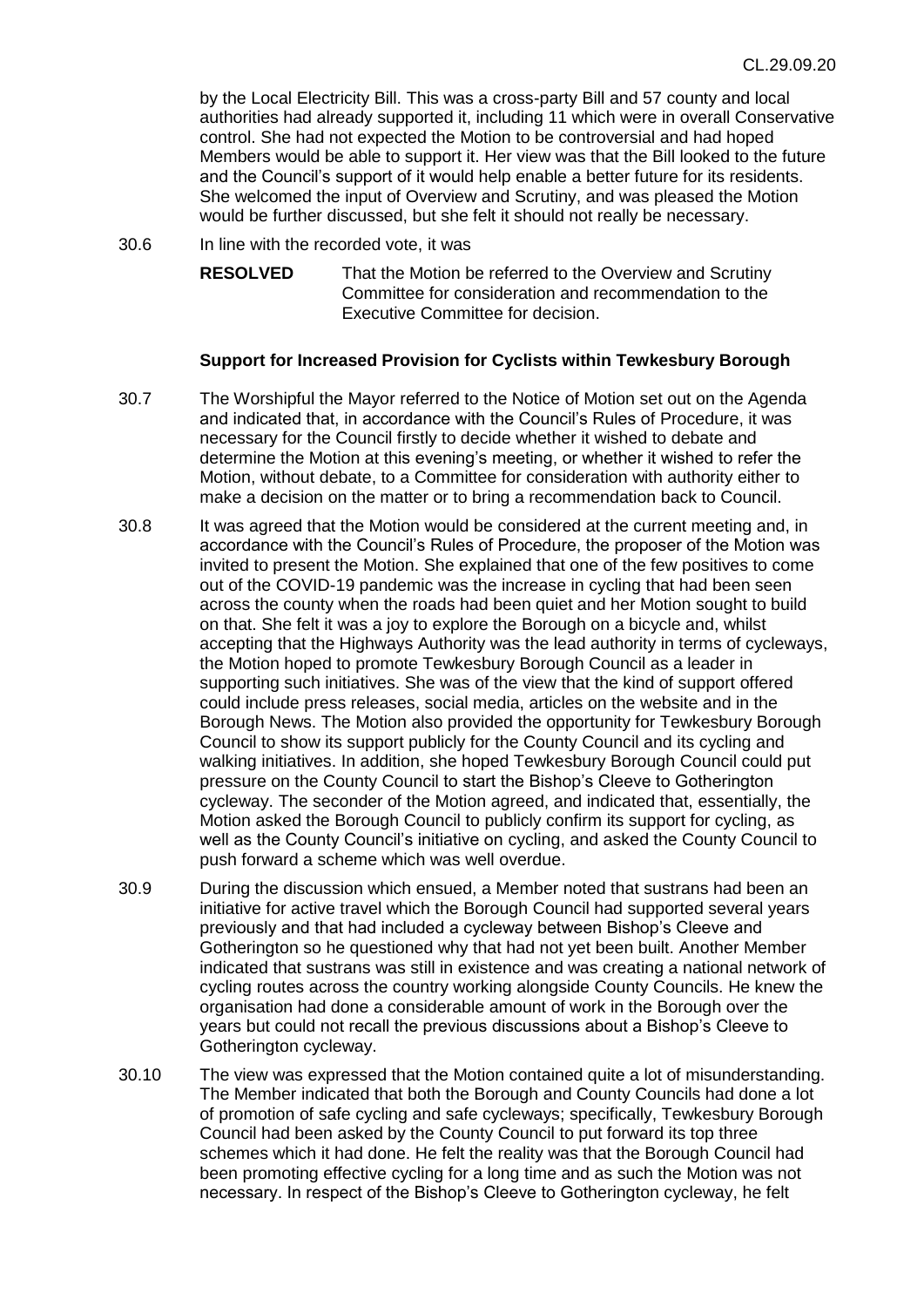there was confusion about what was available. To his knowledge there was no Section 106 Agreement for the specific cycleway from Bishop's Cleeve to Gotherington, there was due to be a cycleway installed on Gotherington Lane as part of the development in Gotherington which would result in changes to the road layout but that was currently being assessed. The Section 106 Agreement specifically related to cycle signage around the Borough and the footway/cycle link between Bishop's Cleeve and Cheltenham which was an entirely separate scheme. Overall, he felt the Borough Council was at the forefront of safe cycling and cycleways which was in direct conflict with the sentiment of the Motion being considered. In expressing an alternative view, a Member indicated that she supported the Motion as the Council had previously declared a climate emergency and safe cycling went a long way to reducing carbon emissions which was one of the Council's aims. She agreed that the uptake in cycling had been helped by the lockdown earlier in the year and she really wanted to see the Council do everything it could to support the continuation of that habit.

- 30.11 In endorsing the previous comments against the Motion, a Member was disappointed and saddened by the amount of work that the Borough and County Councils had done to date which was not recognised by the Motion. Even before the COVID-19 pandemic, work had been ongoing on cycling strategies and the two authorities had worked together to deliver great schemes such as the cycleway from Mitton to Tewkesbury Town; the extension to the Newtown cycle track – which was one of the most used in the county seeing 550 daily movements; discussions about the cycleway between Cheltenham and Gloucester which would go right through the heart of Churchdown; the Cheltenham to Bishop's Cleeve cycleway which should come online next year; as well as the 'travel by cycle' five year strategy which sought to build a network, meaning someone could get on a bike in Tewkesbury and cycle to Tetbury. Another Member agreed with that view and added that the Tewkesbury Borough Plan showed clearly how the Council felt about safe cycling schemes through the policies within it which supported active travel.
- 30.12 A number of Members felt that there were cycling and walking links missing in their particular communities despite the amount of building that had taken place across a number of large developments. Whilst they accepted there was progress with cycle links in some areas, this was not the case in every area and this did need to be addressed; they felt that, however well the Council was already doing, more could always be done. One Member expressed concern about the tone of some of the debate so far which had been unhelpful and that, in her view, any Motion that a Member felt was worthy of being discussed at Council should be shown a level of respect without the proposer and seconder feeling discredited. Other Members agreed and felt the Motion was about acknowledging that more could always be done to keep residents safe; particularly when new developments were being built, and changes were being made to the highway anyway, the Council could push for the addition of cycle lanes etc. It was also suggested that, if some Members knew more than others about schemes that were being put forward, there may need to be clearer communication about those things between Councillors. In terms of the suggestion that there was to be no cycleway between Bishop's Cleeve and Gotherington, the proposer of the Motion advised that Officers had shown her a route map for the proposed path so if it was actually not happening, as had been muted by another Member, this was certainly a very confusing picture.
- 30.13 A Member indicated that he was an avid supporter of cycling; however, he was concerned about the Motion as it set out a public statement of intent about things the Council was already doing, it sought to offer support to the County Council which, again, was something the Borough Council already did, and it asked the County Council to prioritise one particular area – Bishop's Cleeve and Gotherington – above other areas such as Brockworth, Churchdown and Twigworth which were also in need of active travel connections. A Member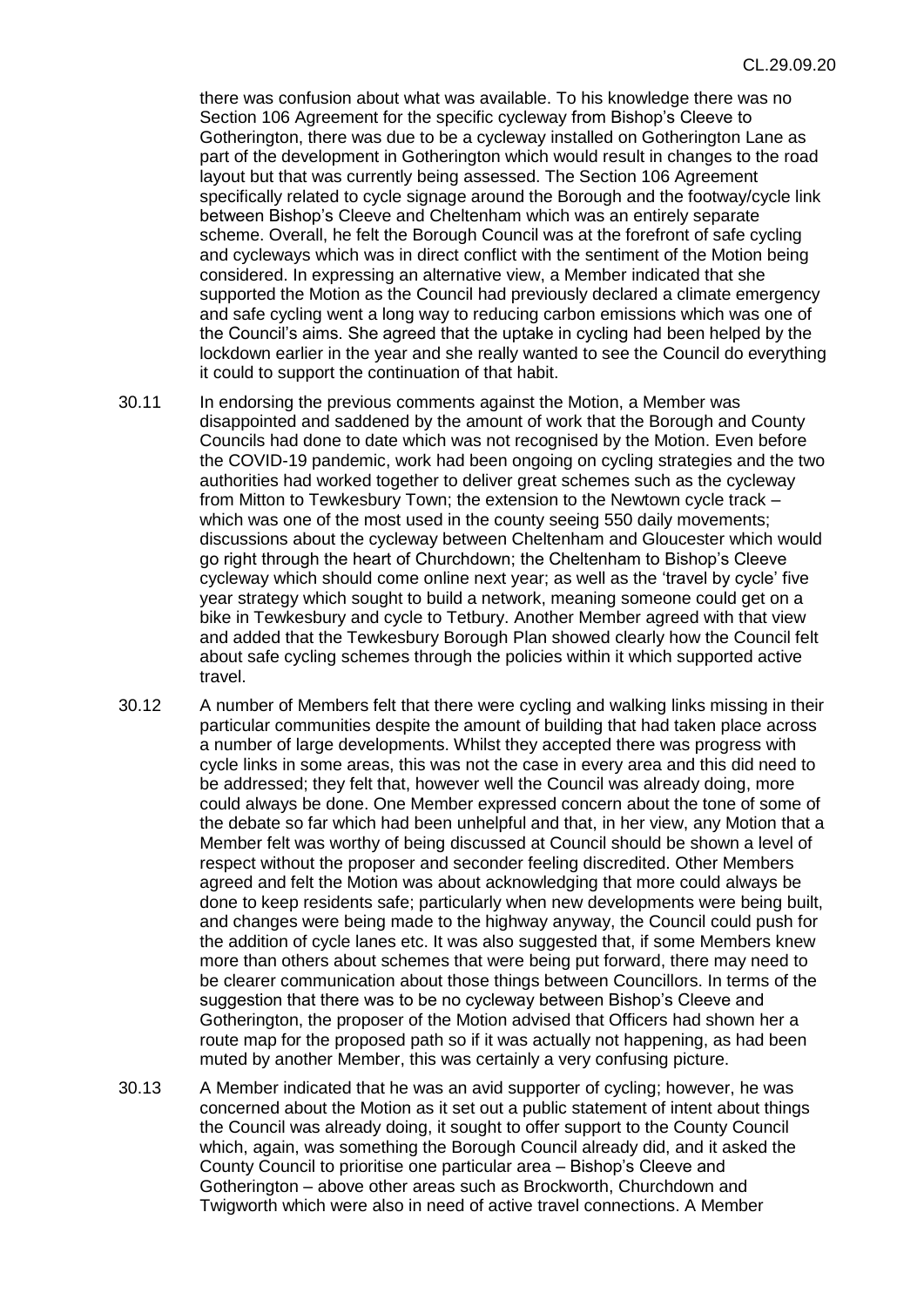proposed an amendment, which the proposer and seconder of the original Motion agreed, that point 3 of the Motion be amended from "ask the County Council to prioritise the works of the highways legal team to ensure that the Bishop's Cleeve to Gotherington cycleway is not delayed further, with a request for work to start on building the cycleway by the end of the current financial year" to "ask the County Council to work alongside Tewkesbury Borough Council to identify and prioritise areas within the Borough that are in desperate need of cycling routes". Some Members felt the amendment did not offer any clarity on what was required, whereas, others felt it was a good amendment which made it clear there were a number of areas across the Borough that were in need of cycling facilities.

30.14 It was proposed and seconded that point 3 of the Motion be amended to ask the County Council to work alongside Tewkesbury Borough Council to identify and prioritise areas within the Borough that are in desperate need of cycling routes. A recorded vote was requested and, upon receiving the appropriate level of support, voting was recorded as follows:

| For                | <b>Against</b>       | <b>Abstain</b> | <b>Absent</b> |
|--------------------|----------------------|----------------|---------------|
| C L J Carter       | R A Bird             | H S Munro      | J H Evetts    |
| C M Cody           | <b>G F Blackwell</b> | R J G Smith    | A Hollaway    |
| L A Gerrard        | G J Bocking          | R J Stanley    |               |
| D J Harwood        | <b>K J Cromwell</b>  |                |               |
| M L Jordan         | M Dean               |                |               |
| P W Ockelton       | R D East             |                |               |
| P E Smith          | P A Godwin           |                |               |
| C Softley          | M A Gore             |                |               |
| <b>SAT Stevens</b> | D W Gray             |                |               |
| M G Sztymiak       | E J MacTiernan       |                |               |
| S Thomson          | J R Mason            |                |               |
| P N Workman        | H C McLain           |                |               |
|                    | P D McLain           |                |               |
|                    | J W Murphy           |                |               |
|                    | A S Reece            |                |               |
|                    | C Reid               |                |               |
|                    | J K Smith            |                |               |
|                    | V D Smith            |                |               |
|                    | P D Surman           |                |               |
|                    | R J E Vines          |                |               |
|                    |                      |                |               |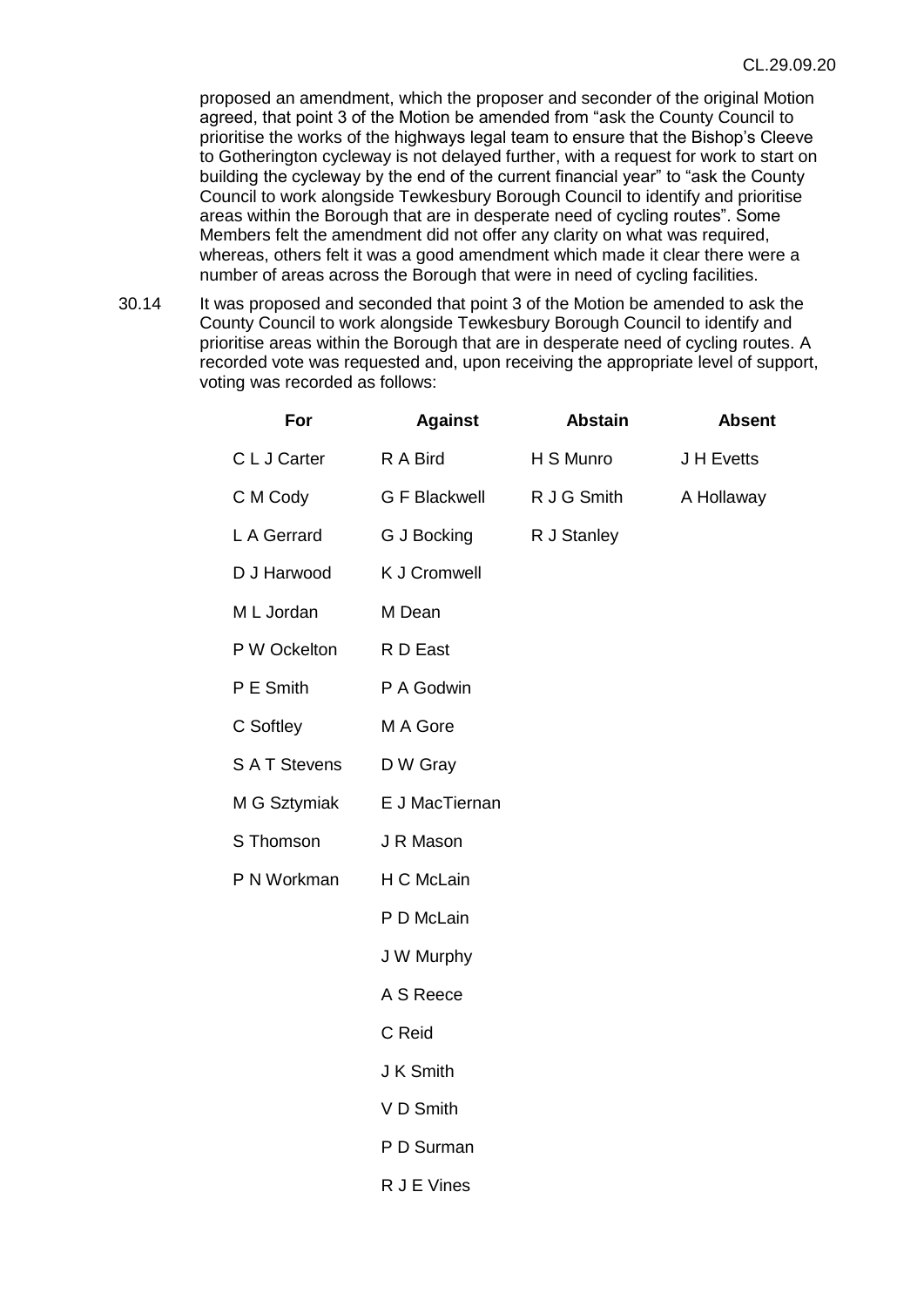## M J Williams

- 30.15 With 12 votes in favour, 21 against and three abstentions, the amendment was lost.
- 30.16 A recorded vote was requested and, upon receiving the appropriate level of support, voting on the original Motion was recorded as follows:

| <b>Against</b>       | <b>Abstain</b> | <b>Absent</b> |
|----------------------|----------------|---------------|
| R A Bird             |                | J H Evetts    |
| <b>G F Blackwell</b> |                | A Hollaway    |
| G J Bocking          |                |               |
| <b>K J Cromwell</b>  |                |               |
| M Dean               |                |               |
| R D East             |                |               |
| P A Godwin           |                |               |
| M A Gore             |                |               |
| D W Gray             |                |               |
| E J MacTiernan       |                |               |
| J R Mason            |                |               |
| H C McLain           |                |               |
| P D McLain           |                |               |
| J W Murphy           |                |               |
| A S Reece            |                |               |
| C Reid               |                |               |
| J K Smith            |                |               |
| VD Smith             |                |               |
| P D Surman           |                |               |
| R J E Vines          |                |               |
| M J Williams         |                |               |
|                      |                |               |

- 30.17 With 15 in favour and 21 votes against, the Motion was lost.
- 30.18 Accordingly, it was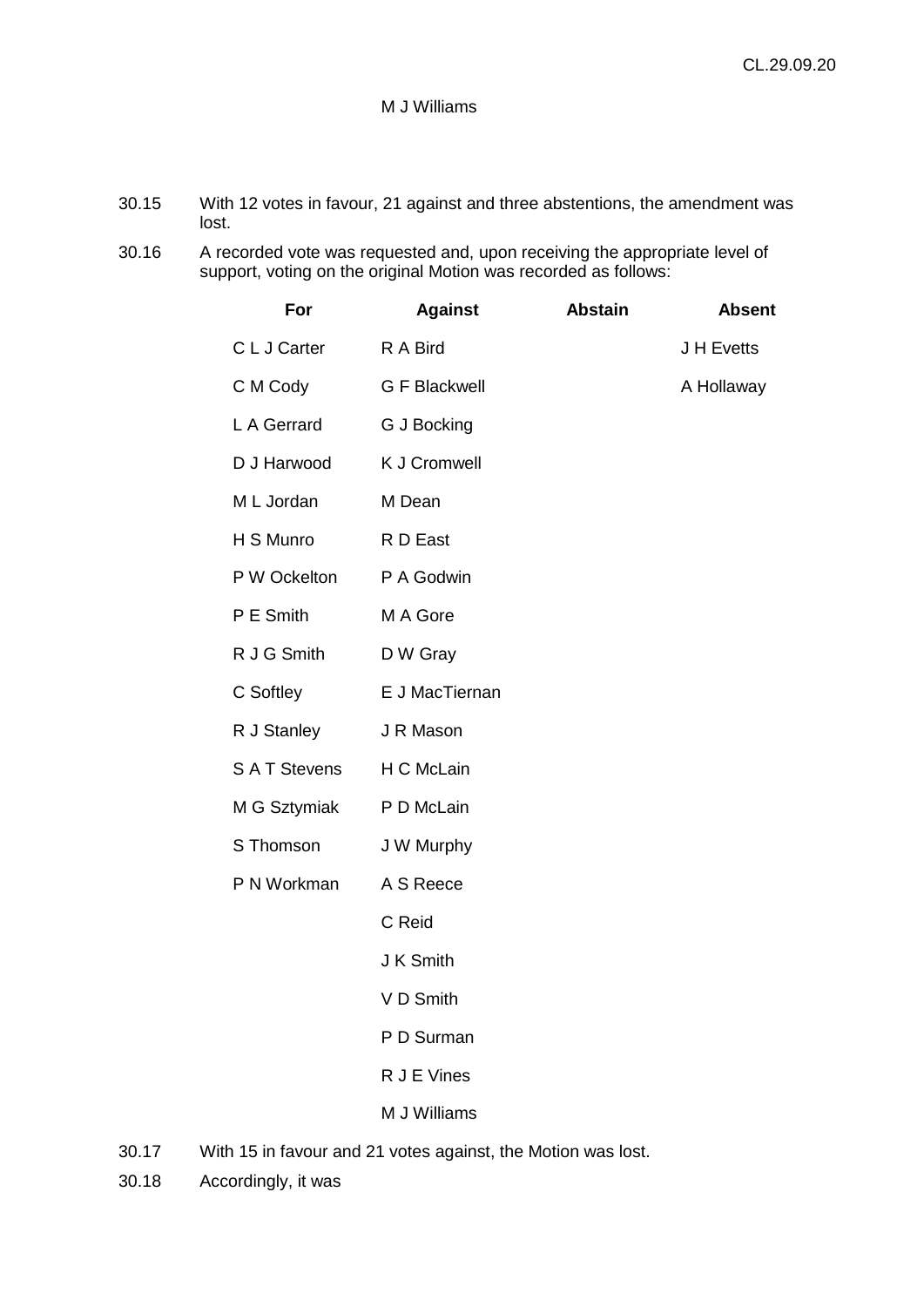**RESOLVED** That the Motion not be approved.

## **Adjournment**

30.19 The meeting was adjourned for a ten-minute break at 8:25pm. The meeting reconvened at 8:35pm with the same Membership present.

## **Transparency and Openness of Tewkesbury Borough Council Proceedings**

- 30.20 The Worshipful the Mayor referred to the Notice of Motion set out on the Agenda and indicated that, in accordance with the Council's Rules of Procedure, it was necessary for the Council firstly to decide whether it wished to debate and determine the Motion at this evening's meeting, or whether it wished to refer the Motion, without debate, to a Committee for consideration with authority either to make a decision on the matter or to bring a recommendation back to Council.
- 30.21 It was agreed that the Motion would be considered at the current meeting and, in accordance with the Rules of Procedure, the proposer of the Motion was invited to present the Motion. He indicated that the Motion was intended to improve the Council's transparency to residents as well as bringing Tewkesbury Borough Council into step with the other authorities in the county. In terms of members of the public asking supplementary questions, it was felt that offering a right of reply would enhance the experience and engagement of the public in the Council's business which could only be a good thing in respect of the scheme of public participation. In relation to the publication of a decision notice following meetings of the Council, it was envisaged this would follow the same process as the Executive Committee decision notices which Officers had confirmed would be achievable taking account of current resources. The seconder of the Motion agreed with the proposer and expressed the importance of local government being seen to be open, transparent and accountable as well as encouraging members of the public to come forward and ask questions about things which were of concern to them. She also felt it was important to get decisions of the Council out into the public domain as quickly as possible.
- 30.22 During the discussion which ensued, a Member expressed the view that the Motion was a perfectly sensible proposal which would bring Tewkesbury Borough Council into line with other authorities. In agreement, another Member felt that community engagement should be encouraged and this meant offering residents the opportunity to respond to answers received; she was of the opinion that the Council could not be too open or too transparent and, as such, she would be supporting the Motion. In offering an alternative view, a Member indicated that the Borough Council had operated its current constitutional procedures for a very long time with no identified problems and therefore he was unsure of the need for the Motion. The recent Peer Challenge Review had commended the authority for the way it carried out its business; he felt the fundamental point was that the Council changed things through its constitutional structures following thorough investigation and considered analysis rather than on an ad-hoc basis through Council Motions and the Council should be proud of its open and transparent history. Another Member felt it was embarrassing to the Council that a member of the public could take the time to engage by asking questions and then not be given the opportunity to come back if they were not satisfied with the response provided. He was of the view that allowing a follow-up question was a common courtesy which should be extended to all.
- 30.23 A Member drew attention to the last time the Constitution was considered by the Council and the fact that, within that revision, the right to ask supplementary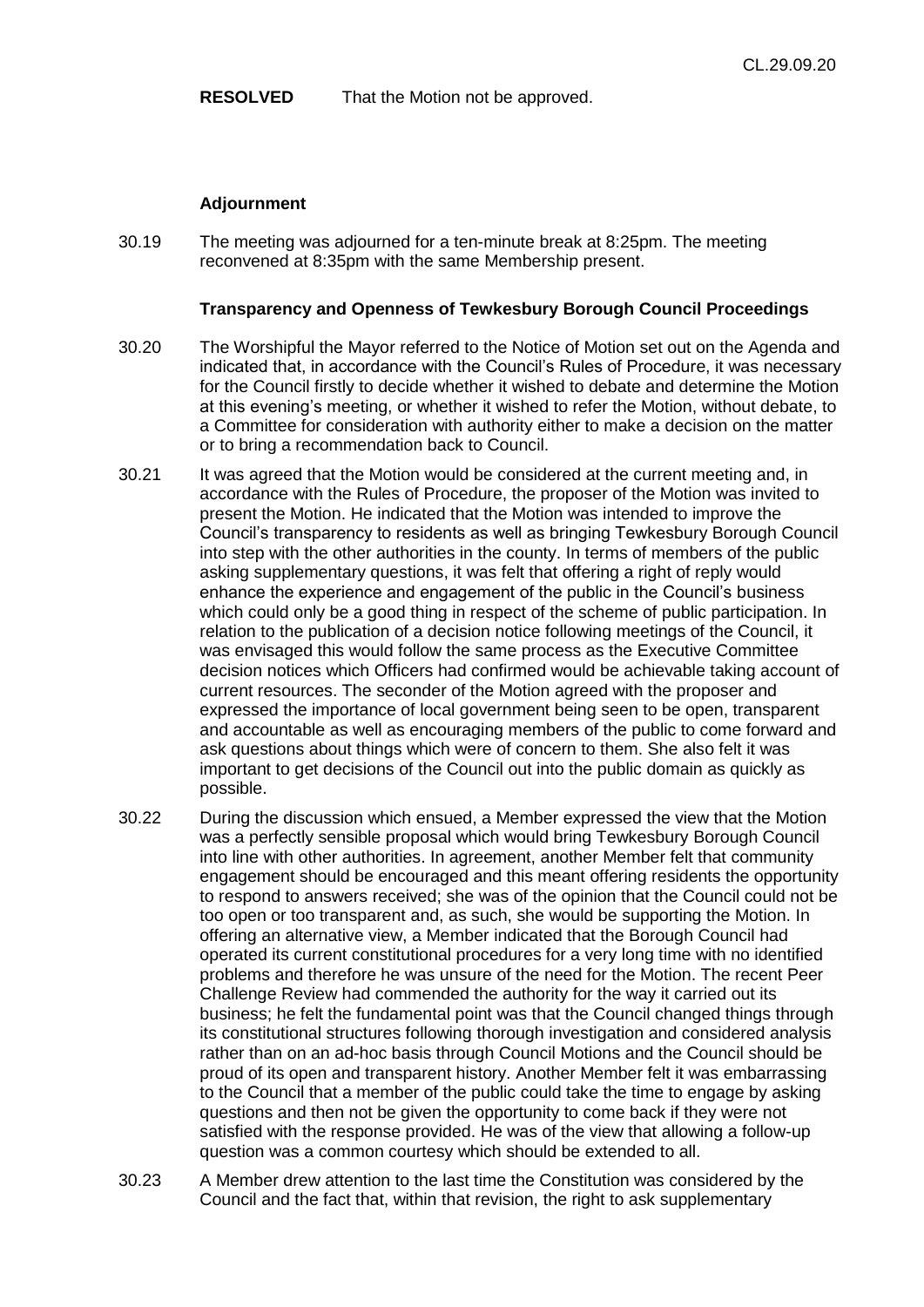questions had been amended – shown by track-changes – and, whilst it did not state that supplementary questions were allowed, it also did not say they were not. In addition, she felt it should be noted that decisions made at Executive Committee were not made 'behind closed doors'; any Councillor could attend the meeting and all open business was streamed online for anyone to watch. She found the suggestion that the Council was not transparent to be upsetting as she was proud to be a Member of Tewkesbury Borough Council and felt it demonstrated its openness to its residents all the time. In response to an earlier statement, another Member indicated that the Council could change things because it wanted to improve them rather than because it had to and he saw no reason not to make the changes suggested in the Motion, the core of which, was to improve the experience of the public when they engaged with the Council. In agreeing with that view, a Member noted that residents did not ask questions for no reason, they were there because they were passionate about an issue and the Council should engage with that and encourage it.

- 30.24 There was some concern expressed about the tone of the discussion and debate and it was suggested it might be helpful for Motions to be discussed informally in the first instance to enable a full understanding of the reasons for it and what it aimed to achieve. A Member indicated that she had tried to use that approach in the past, but it had not resulted in support for her Motion and concern was expressed at the political nature of the debate which was not the intention of the Motions put forward. Some Members expressed offence at the suggestion that the Council was not transparent and it was confirmed that there had been no intention to cause offence to any other Member.
- 30.25 Clarification was requested about supplementary questions not being mentioned in the Constitution and, in response, the Borough Solicitor confirmed that the Council's Procedure Rules were silent on the matter, i.e. they did not say there was or was not a right for the public to ask supplementary questions, and on that basis the inference was that there was no right.
- 30.26 It was proposed and seconded that the Motion 'be put' and, upon receiving the appropriate level of support, a recorded vote was taken as follows:

| For                  | <b>Against</b> | <b>Abstain</b> | <b>Absent</b> | <b>Not Voting</b> |
|----------------------|----------------|----------------|---------------|-------------------|
| R A Bird             |                |                | J H Evetts    | P W Ockelton      |
| <b>G F Blackwell</b> |                |                | A Hollaway    |                   |
| G J Bocking          |                |                |               |                   |
| C L J Carter         |                |                |               |                   |
| C M Cody             |                |                |               |                   |
| K J Cromwell         |                |                |               |                   |
| M Dean               |                |                |               |                   |
| R D East             |                |                |               |                   |
| L A Gerrard          |                |                |               |                   |
| P A Godwin           |                |                |               |                   |
| M A Gore             |                |                |               |                   |
| D W Gray             |                |                |               |                   |
|                      |                |                |               |                   |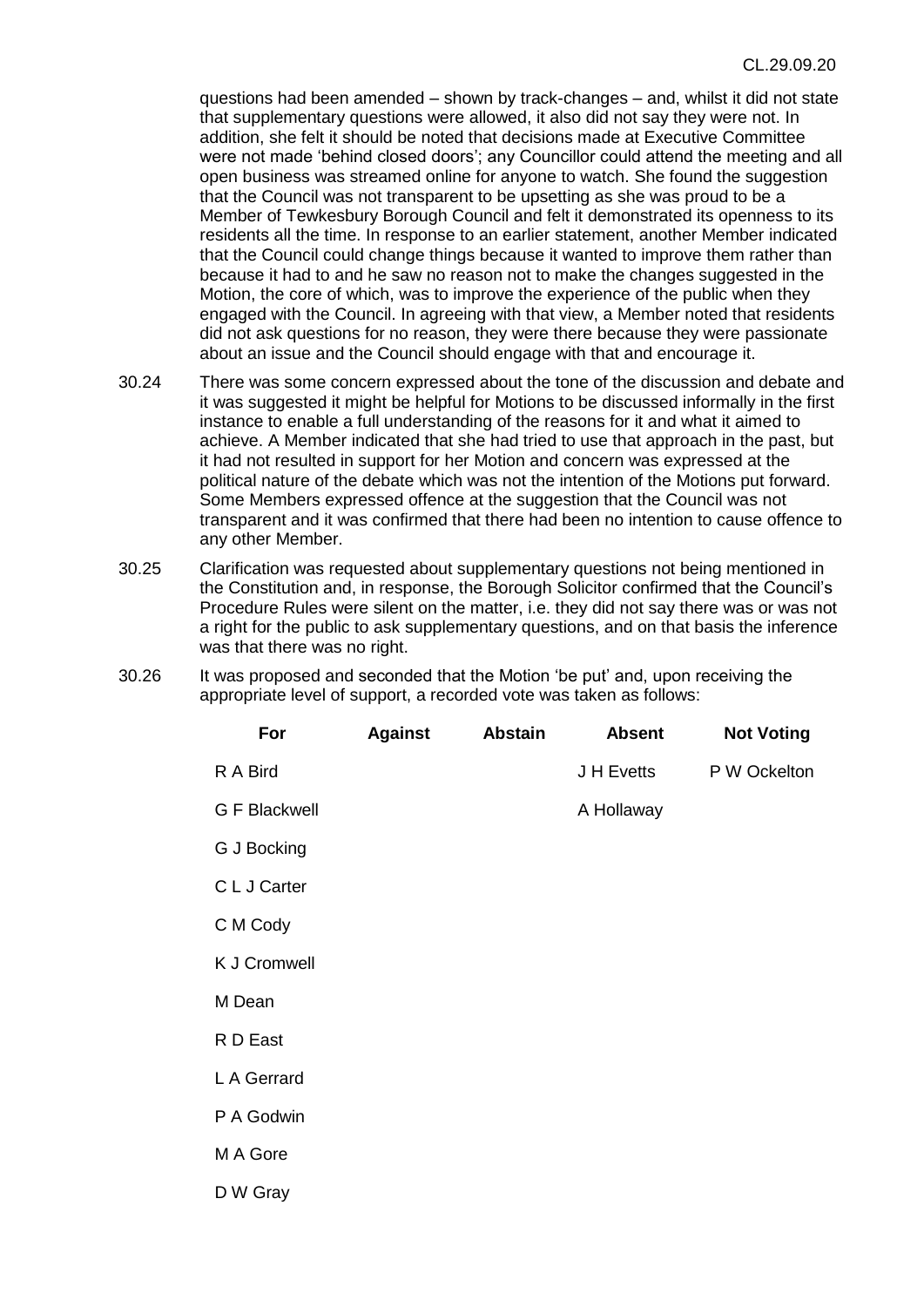D J Harwood

M L Jordan

E J

MacTiernan

J R Mason

H C McLain

P D McLain

H S Munro

J W Murphy

A S Reece

C Reid

J K Smith

P E Smith

R J G Smith

V D Smith

C Softley

R J Stanley

S A T Stevens

P D Surman

M G Sztymiak

S Thomson

R J E Vines

M J Williams

P N Workman

## 30.27 Accordingly, it was

**RESOLVED** That the Motion be put.

30.28 A recorded vote was requested and, upon receiving the appropriate level of support, voting on the Motion was recorded as follows:

| For          | <b>Against</b> | <b>Abstain</b> | <b>Absent</b> | <b>Not Voting</b> |
|--------------|----------------|----------------|---------------|-------------------|
| C L J Carter | R A Bird       |                | J H Evetts    | P W Ockelton      |
| C M Cody     | G F Blackwell  |                | A Hollaway    |                   |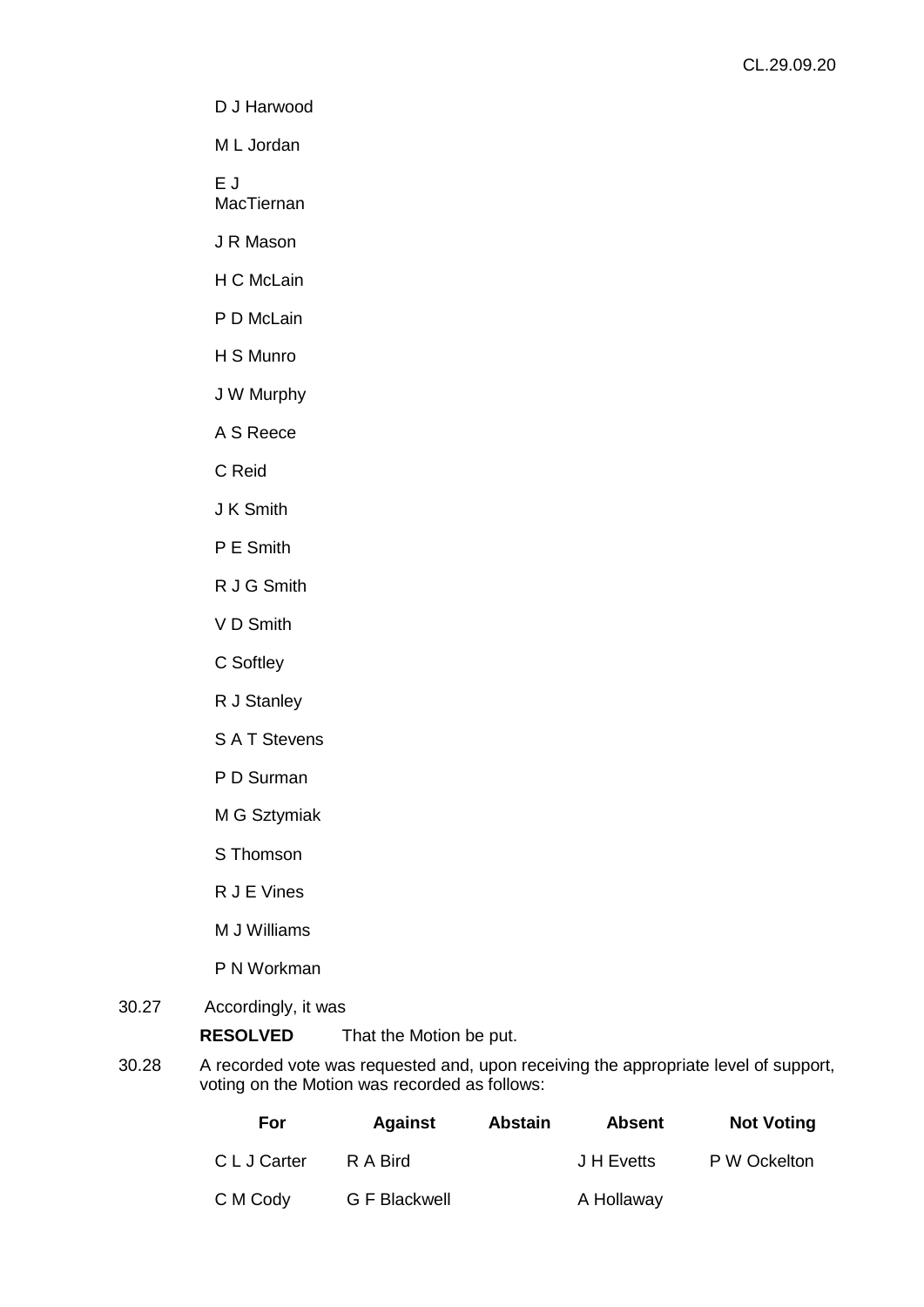| L A Gerrard             | G J Bocking         |  |  |
|-------------------------|---------------------|--|--|
| D J Harwood             | <b>K J Cromwell</b> |  |  |
| M L Jordan              | M Dean              |  |  |
| H S Munro               | R D East            |  |  |
| P E Smith               | P A Godwin          |  |  |
| R J G Smith             | M A Gore            |  |  |
| C Softley               | D W Gray            |  |  |
| R J Stanley             | ΕJ<br>MacTiernan    |  |  |
| S A T Stevens J R Mason |                     |  |  |
| M G Sztymiak            | H C McLain          |  |  |
| S Thomson               | P D McLain          |  |  |
| P N Workman             | J W Murphy          |  |  |
|                         | A S Reece           |  |  |
|                         | C Reid              |  |  |
|                         | J K Smith           |  |  |
|                         | V D Smith           |  |  |
|                         | P D Surman          |  |  |
|                         | R J E Vines         |  |  |
|                         | M J Williams        |  |  |
|                         |                     |  |  |

- 30.29 With 14 votes in favour and 21 against, the Motion was lost.
- 30.30 Accordingly, it was

**RESOLVED** That the Motion not be approved.

# **Invitation to Gloucestershire Hospital NHS Foundation Trust to Present its Latest Proposals for Cheltenham A&E**

- 30.31 The Worshipful the Mayor referred to the Notice of Motion set out on the Agenda and indicated that, in accordance with the Council's Rules of Procedure, it was necessary for the Council firstly to decide whether it wished to debate and determine the Motion at this evening's meeting, or whether it wished to refer the Motion, without debate, to a Committee for consideration with authority either to make a decision on the matter or to bring a recommendation back to Council.
- 30.32 It was agreed that the Motion would be considered at the current meeting and, in accordance with the Council's Rules of Procedure, the proposer was invited to present the Motion. He expressed his thanks to the NHS staff and the Gloucestershire NHS Trust for all their hard work, on a day to day basis as well as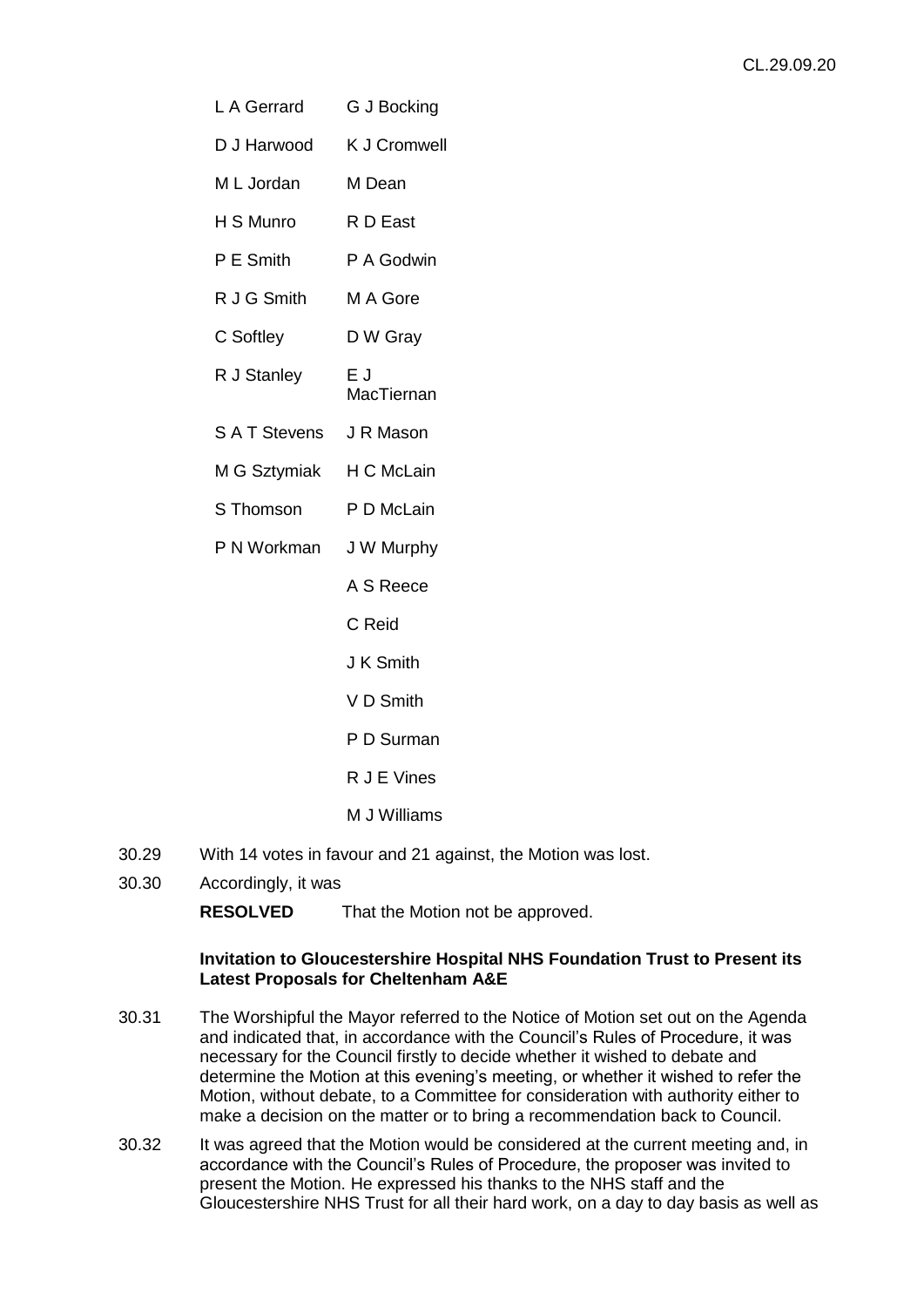throughout the COVID-19 pandemic. He also offered his thanks to the campaign, Restore Emergency at Cheltenham General Hospital (REACH) for its support with the Motion. It was understood that the three-month closure of Cheltenham General Hospital had been to keep it COVID-19 free and the extension was also for that purpose. However, he felt it was important that District Councillors were as well informed as possible prior to the consultation which was the reason for the request in the Motion; in addition, he understood that other Councils were preparing similar Motions so they were fully aware of the facts prior to the consultation. The seconder of the Motion indicated that the temporary closure of the Accident and Emergency department affected all residents and would have a potentially devastating effect if it became permanent. There had been a great deal of media coverage about the issue and she felt it would be helpful for Councillors to have the opportunity to question the Clinical Commissioning Group and hold it to account.

30.33 A Member indicated that he was not aware of anyone that did not oppose any intention to reduce or close Cheltenham Accident and Emergency department, as had been discussed when a previous Motion on the possible closure of the department had been submitted to Council. He was supportive of the sentiment of the current Motion but felt there was a need to consider COVID-19 and the role the Clinical Commissioning Group played in that and, for that reason, he proposed an amendment to make the point that, whilst the Council wanted to invite the Clinical Commissioning Group to explain its proposals, that needed to be at a time that was appropriate for them. Accordingly, he proposed "that this Council remains opposed to permanent closure or downgrading of Accident & Emergency facilities at Cheltenham General Hospital, in accordance with the Motion by Councillors Gore and Hollaway approved on 1 October 2019, and we fully support the effective work by local MPs Laurence Robertson and Alex Chalk in this regard. We thank the NHS Trust for its hard work and commitment during the COVID-19 emergency, and note that the recent three month closure of Accident and Emergency was understood to help keep Cheltenham General 'COVID Free' during the height of the COVID transmission, in order that elective surgery could be resumed. However, at the Gloucestershire Health Overview Scrutiny Committee (HOSC) meeting on 15 September 2020, the Gloucestershire Hospital NHS Foundation Trust proposed to extend the three-month closure of Cheltenham's Type 1 Accident and Emergency Department for a further six months. We are concerned about the proposed six month extension both in terms of the Accident and Emergency at Gloucestershire Royal Hospital having the capacity to cope with all Accident and Emergency patients from the whole County together with the capacity of Emergency Ambulance services and that the additional six month extension could become a long term or permanent change. We are grateful to the Clinical Commissioning Group for responding to our previous motion in such a positive way and taking the time to present their plans to us on 18 October 2019. In view of the latest developments we would welcome further representations from the Clinical Commissioning Group on its long-term intentions, but recognise that this needs to be when critical emergency COVID-19 work allows, so we extend an invitation to the Clinical Commissioning Group to provide us with an update on their proposals at an appropriate time". The amendment was seconded. Other Members agreed that it was right to hold the Clinical Commissioning Group to account but that had to be at the right time so it did not detract from the COVID-19 response. A Member indicated that the Clinical Commissioning Group had consistently given out 'cast-iron' assurances that the Accident and Emergency department at Cheltenham General Hospital would reopen and that Gloucester Royal Hospital could not cope on its own as a single Accident and Emergency site but he would like to know when numbers would allow the department to reopen and what the 'R Rate' would have to be  $-$  it was then that the local MPs and the County Council's Health Overview and Scrutiny Committee would be able to make judgments as to the genuine intentions for the Accident and Emergency